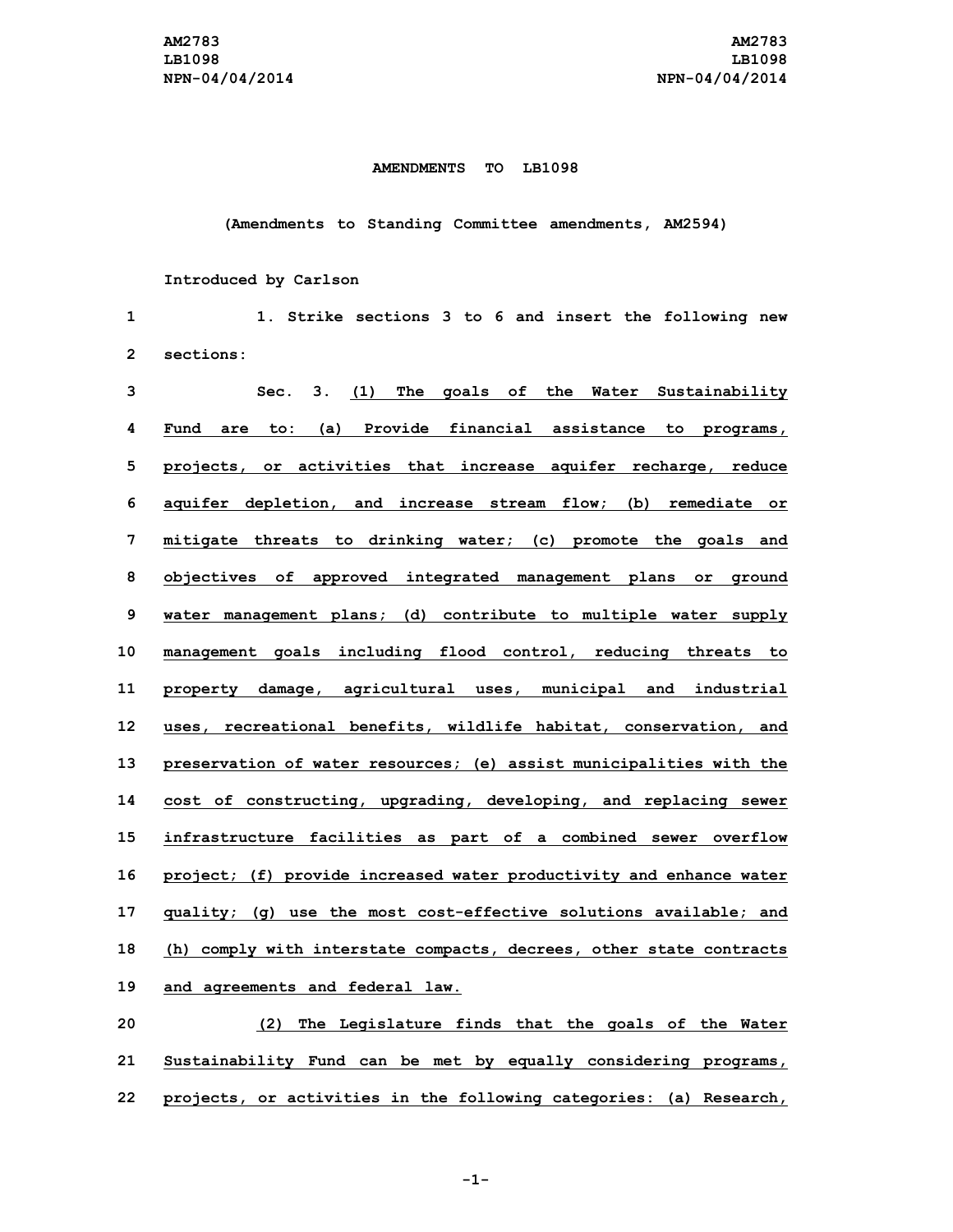**LB1098 LB1098**

 **data, and modeling; (b) rehabilitation or restoration of water supply infrastructure, new water supply infrastructure, or water supply infrastructure maintenance or flood prevention for protection of critical infrastructure; (c) conjunctive management, storage, and integrated management of ground water and surface water; and (d) compliance with interstate compacts or agreements or other formal state contracts or agreements or federal law.**

 **Sec. 4. (1) It is the intent of the Legislature that the Water Sustainability Fund be equitably distributed statewide to the greatest extent possible for the long term and give priority funding status to projects which are the result of federal mandates.**

 **(2) Distributions to assist municipalities with the cost of constructing, upgrading, developing, and replacing sewer infrastructure facilities as part of <sup>a</sup> combined sewer overflow project shall be based on <sup>a</sup> demonstration of need and shall equal ten percent of the total annual appropriation to the Water Sustainability Fund if (a) applicants have applied for such funding as required under section 6 of this act and (b) any such application has been recommended for further consideration by the director and is subsequently approved for allocation by the commission pursuant to subsection (1) of section 8 of this act. If more than one municipality demonstrates <sup>a</sup> need for funds pursuant to this subsection, funds shall be distributed proportionally based on population.**

**26 (3) Any money in the Water Sustainability Fund may 27 be allocated by the commission to applicants in accordance with**

**-2-**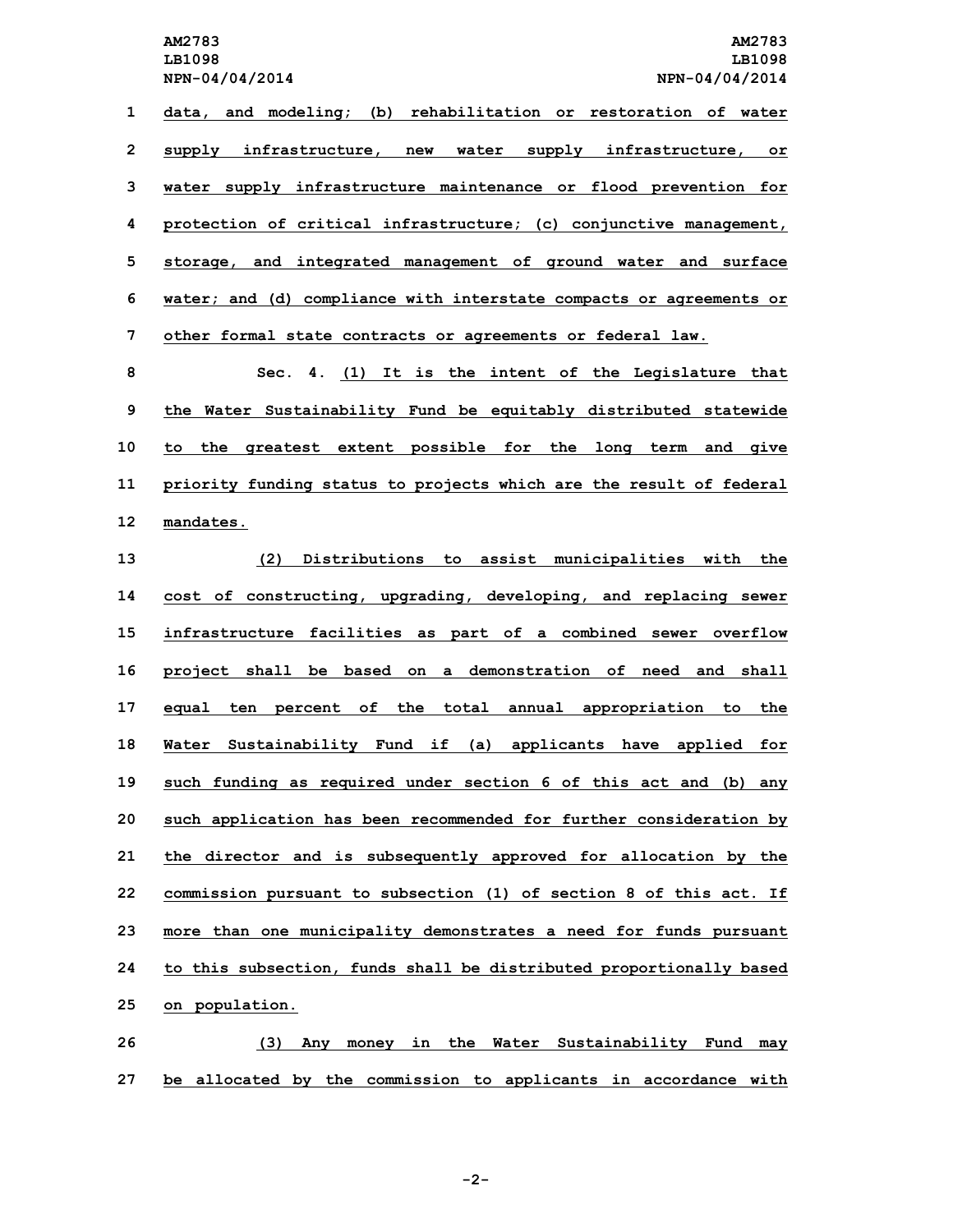**sections 3 to 10 of this act. Such money may be allocated in the form of grants or loans for water sustainability programs, projects, or activities undertaken within the state. The allocation of funds to <sup>a</sup> program, project, or activity in one form shall not of itself preclude additional allocations in the same or any other form to the same program, project, or activity. (4) <sup>A</sup> natural resources district is eligible for funding**

 **from the Water Sustainability Fund only if the district has adopted or is currently participating in the development of an integrated management plan pursuant to subdivision (1)(a) or (b) or section 11 46-715.**

 **(5) The commission shall utilize the resources and expertise of, and collaborate with the Department of Natural Resources, the University of Nebraska, the Department of Environmental Quality, the Nebraska Environmental Trust Board, and the Game and Parks Commission on funding and planning for water programs, projects, or activities.**

 **(6) <sup>A</sup> biennial report shall be made to the Clerk of the Legislature describing the work accomplished by the use of funds towards the goals of the Water Sustainability Fund beginning on December 31, 2015. The report submitted to the Clerk of the Legislature shall be submitted electronically.**

**23 Sec. 5. The commission shall rank and score applications 24 for funding based on criteria that demonstrates the extent to which 25 <sup>a</sup> program, project, or activity:**

**26 (1) Remediates or mitigates threats to drinking water; 27 (2) Meets the goals and objectives of an approved**

**-3-**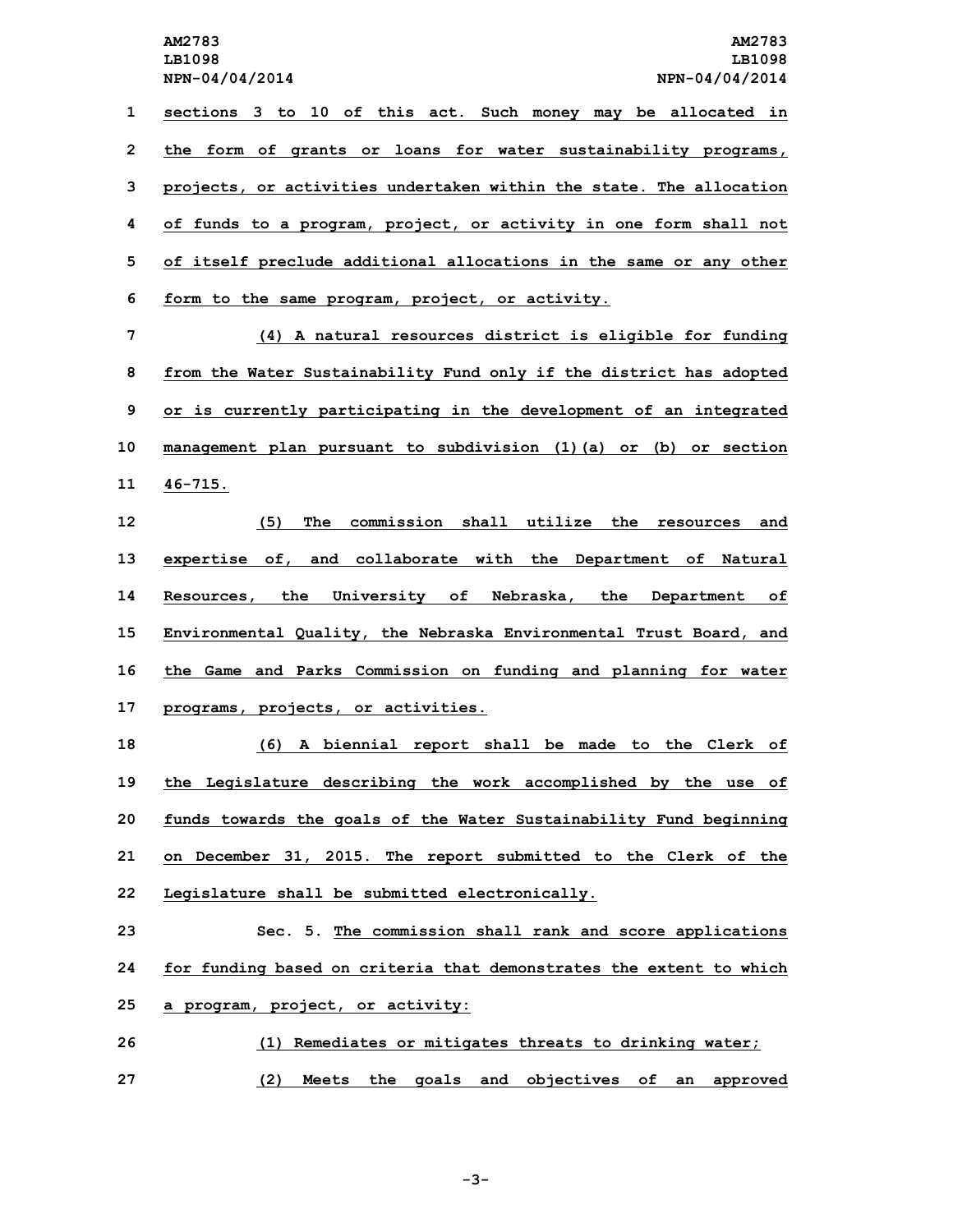**AM2783 AM2783 LB1098 LB1098 NPN-04/04/2014 NPN-04/04/2014 integrated management plan or ground water management plan; (3) Contributes to water sustainability goals by increasing aquifer recharge, reducing aquifer depletion, or increasing streamflow; (4) Contributes to multiple water supply management goals, including, but not limited to, flood control, agricultural use, municipal and industrial uses, recreational benefits, wildlife habitat, conservation of water resources, and preservation of water resources; (5) Maximizes the beneficial use of Nebraska's water resources for the benefit of the state's residents; (6) Is cost-effective; (7) Helps the state meet its obligations under interstate compacts, decrees, or other state contracts or agreements or federal law; (8) Reduces threats to property damage or protects critical infrastructure that consists of the physical assets, systems, and networks vital to the state or the United States such that their incapacitation would have <sup>a</sup> debilitating effect on public security or public health and safety; (9) Improves water quality; (10) Has utilized all available funding resources of the local jurisdiction to support the program, project, or activity; (11) Has <sup>a</sup> local jurisdiction with plans in place that support sustainable water use; (12) Addresses <sup>a</sup> statewide problem or issue; (13) Contributes to the state's ability to leverage state**

**-4-**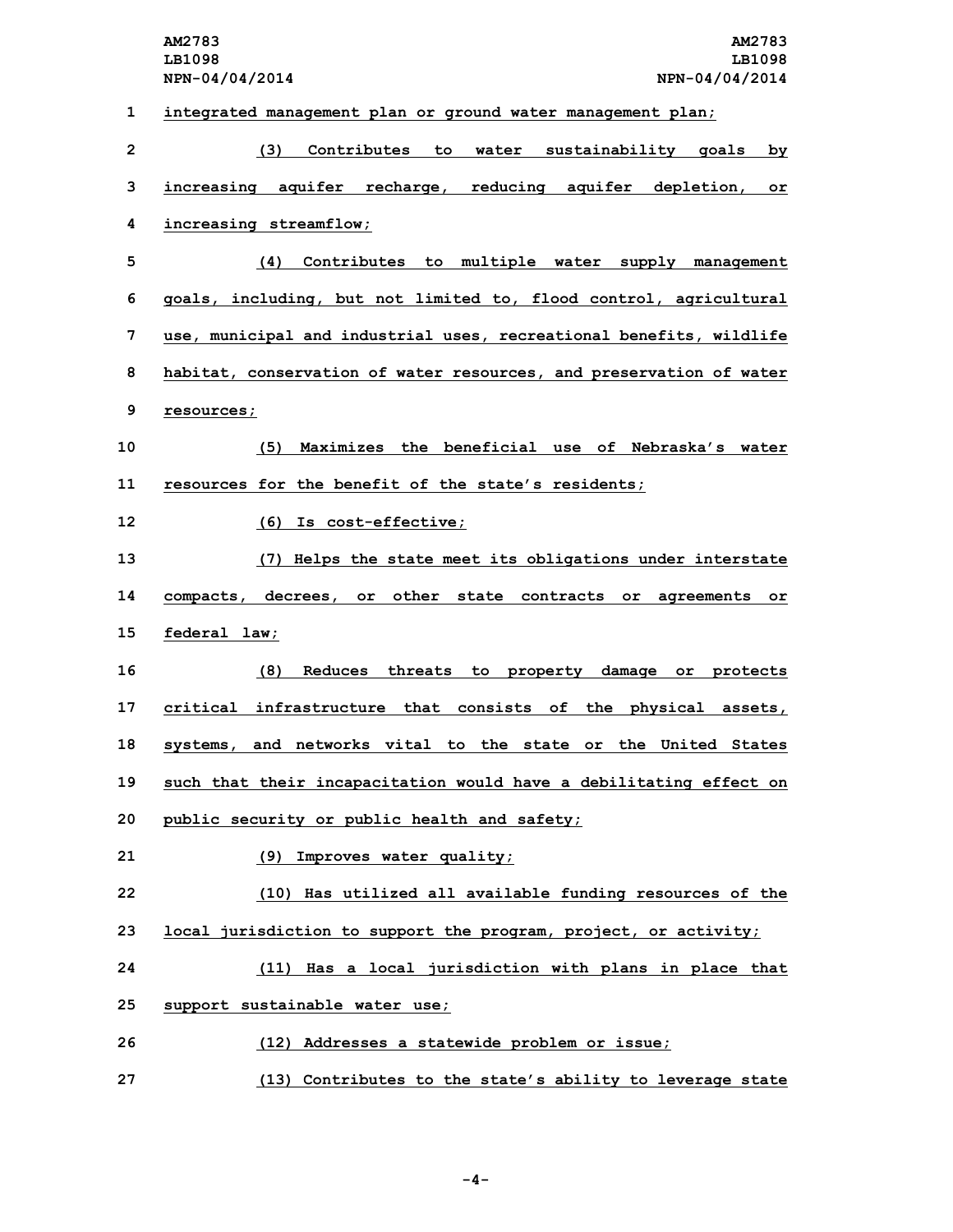**dollars with local or federal government partners or other partners to maximize the use of its resources; (14) Contributes to watershed health and function; and (15) Uses objectives described in the annual report and plan of work for the state water planning and review process issued by the department. Sec. 6. (1) Applicants for funds may file an application with the department for <sup>a</sup> grant or loan from the Water Sustainability Fund. Applications for grants to the department itself shall be filed by the department. Each application**

**11 shall be filed in such manner and form and be accompanied by 12 such information as may be prescribed by the director and the 13 commission.**

**14 (2) Any such application shall:**

**15 (a) Describe the nature and purpose of the proposed 16 program, project, or activity;**

 **(b) Set forth or be accompanied by <sup>a</sup> plan for development of the proposed program, project, or activity, together with engineering, economic, and financial feasibility data and information, and such estimated costs of construction or implementation as may be required by the director and the commission;**

 **(c) State whether money other than that for which the application is made will be used to help in meeting program, project, or activity costs and whether such money is available or has been sought for this purpose;**

**27 (d) When appropriate, state that the applicant holds or**

**-5-**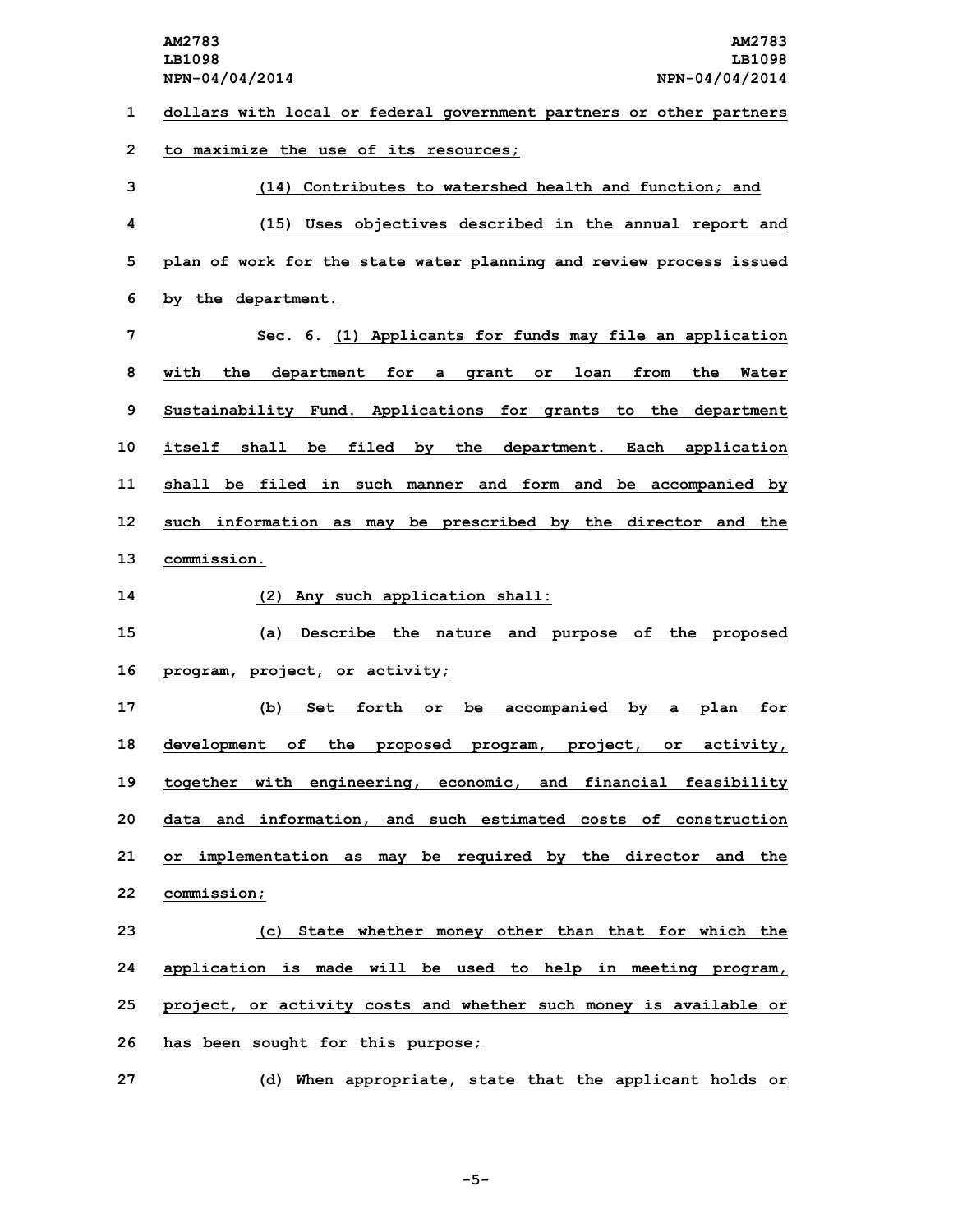**NPN-04/04/2014 NPN-04/04/2014 can acquire title to all lands or has the necessary easements and rights-of-way for the program, project, or activity and related lands and has or may acquire all water rights necessary for the proposed program, project, or activity; (e) Show that the applicant possesses all necessary authority to undertake or participate in the proposed program, project, or activity; and (f) Demonstrate the probable environmental and ecological consequences that may result from such proposed program, project, or activity. (3) Upon receipt of an application, the director shall evaluate and investigate all aspects of the proposed program, project, or activity and the proposed schedule for development and completion of such program, project, or activity, determine eligibility for funding, and make appropriate recommendations to the commission pursuant to sections 3 to 10 of this act. As <sup>a</sup> part of his or her investigation, the director shall consider whether the plan for development of the program, project, or activity is satisfactory. If the director determines that the plan is unsatisfactory or that the application does not contain adequate information upon which to make determinations, the director shall return the application to the applicant and may make such recommendations to the applicant as are considered necessary to make the plan or the application satisfactory. (4) Requests for utilization of the Water Sustainability**

**26 Fund for state participation in any water and related land-water 27 resources projects shall also be filed with the department for**

**-6-**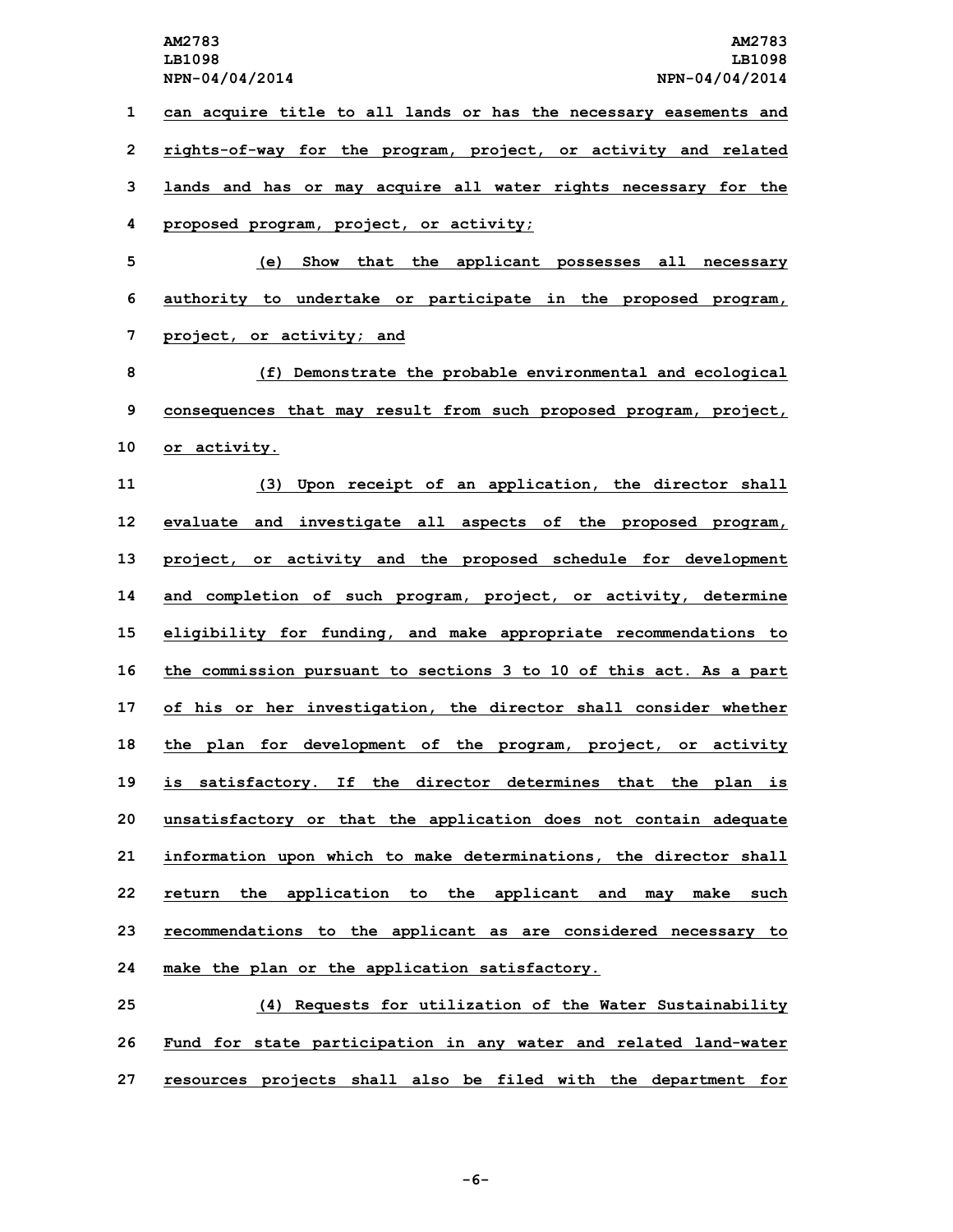**the director's evaluation, investigation, and recommendations. Such requests shall be filed in the manner and form and be accompanied by such information as shall be prescribed by the department and the commission.**

 **Sec. 7. (1) Each program, project, or activity for which funding is requested, whether such request has as its origin an application or the action of the department itself, shall be reviewed as provided in sections 3 to 10 of this act by the director prior to the approval of any allocation for such program, project, or activity by the commission.**

 **(2) The director may recommend approval of and the commission may approve grants or loans, including the appropriate repayment period and the rate of interest, for program, project, or activity costs or acquisition of interests in programs, projects, or activities if after investigation and evaluation the director finds that:**

**17 (a) The plan does not conflict with any existing Nebraska 18 state land plan;**

**19 (b) The proposed program, project, or activity is 20 economically and financially feasible based upon standards adopted 21 by the commission pursuant to sections 3 to 10 of this act;**

**22 (c) The plan for development of the proposed program,**

**23 project, or activity is satisfactory;**

**24 (d) The plan of development minimizes any adverse impacts 25 on the natural environment;**

**26 (e) The applicant is qualified, responsible, and legally 27 capable of carrying out the program, project, or activity;**

**-7-**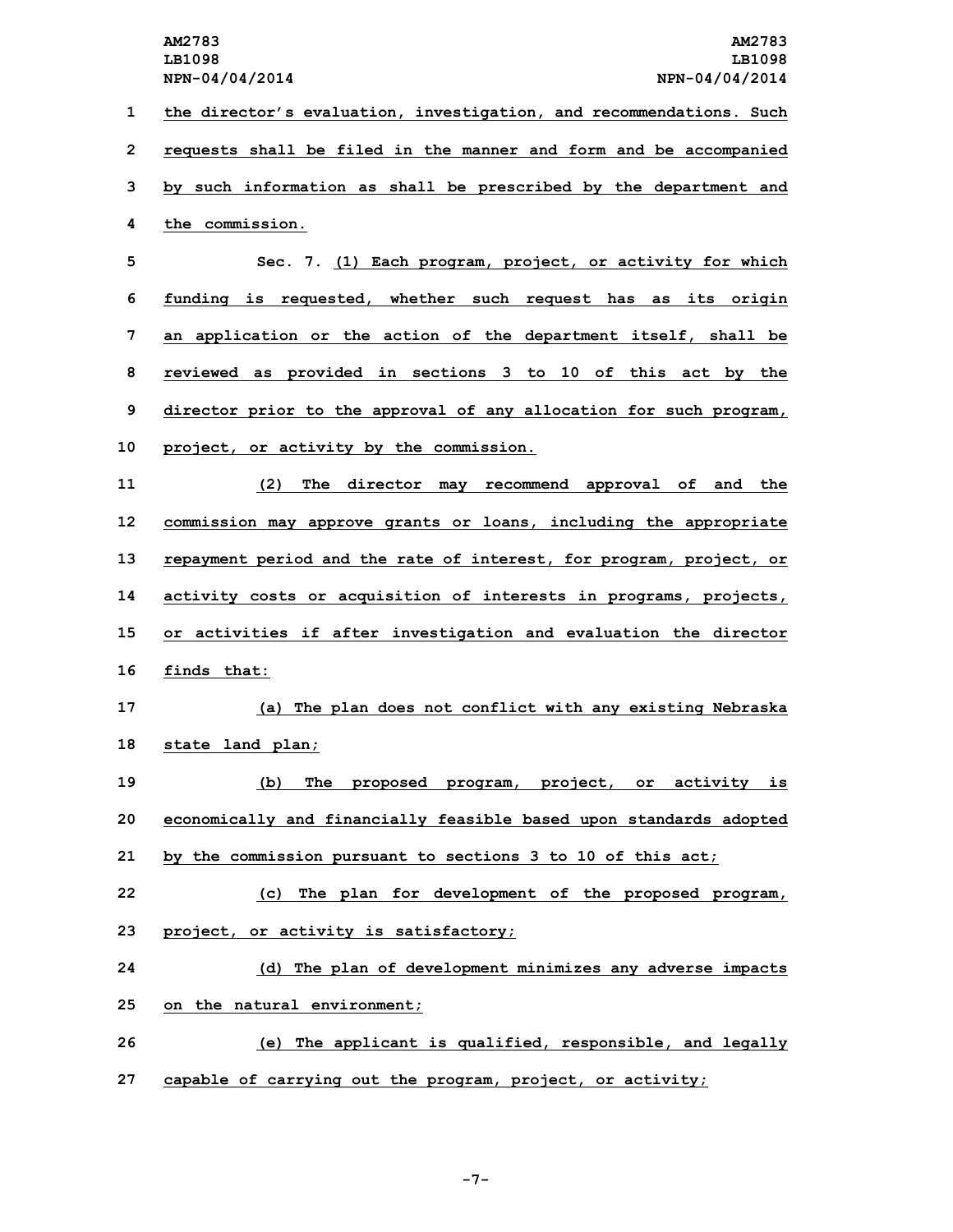**(f) In the case of <sup>a</sup> loan, the borrower has demonstrated the ability to repay the loan and there is assurance of adequate operation, maintenance, and replacement during the repayment life of the program, project, or activity; (g) The plan considers other plans and programs of the state and resources development plans of the political subdivisions of the state; and (h) The money required from the Water Sustainability Fund is available. (3) The director and staff of the department shall carry out their powers and duties under sections 3 to 10 of this act independently of and without prejudice to their powers and duties under other provisions of law. (4) No member of the commission shall be eligible to participate in the action of the commission concerning an application for funding to any entity in which such commission member has any interest. The director may be delegated additional responsibilities consistent with the purposes of sections 3 to 10. It shall be the sole responsibility of the commission to determine the priority in which funds are allocated for eligible programs, projects, or activities under section 5 of this act. Sec. 8. (1) The director shall make recommendations based upon his or her review of the criteria set forth in section 7 of this act of whether an application should be considered further or rejected and the form of allocation he or she deems appropriate. The commission shall act in accordance with such recommendations**

**27 according to the application procedures adopted and promulgated in**

**-8-**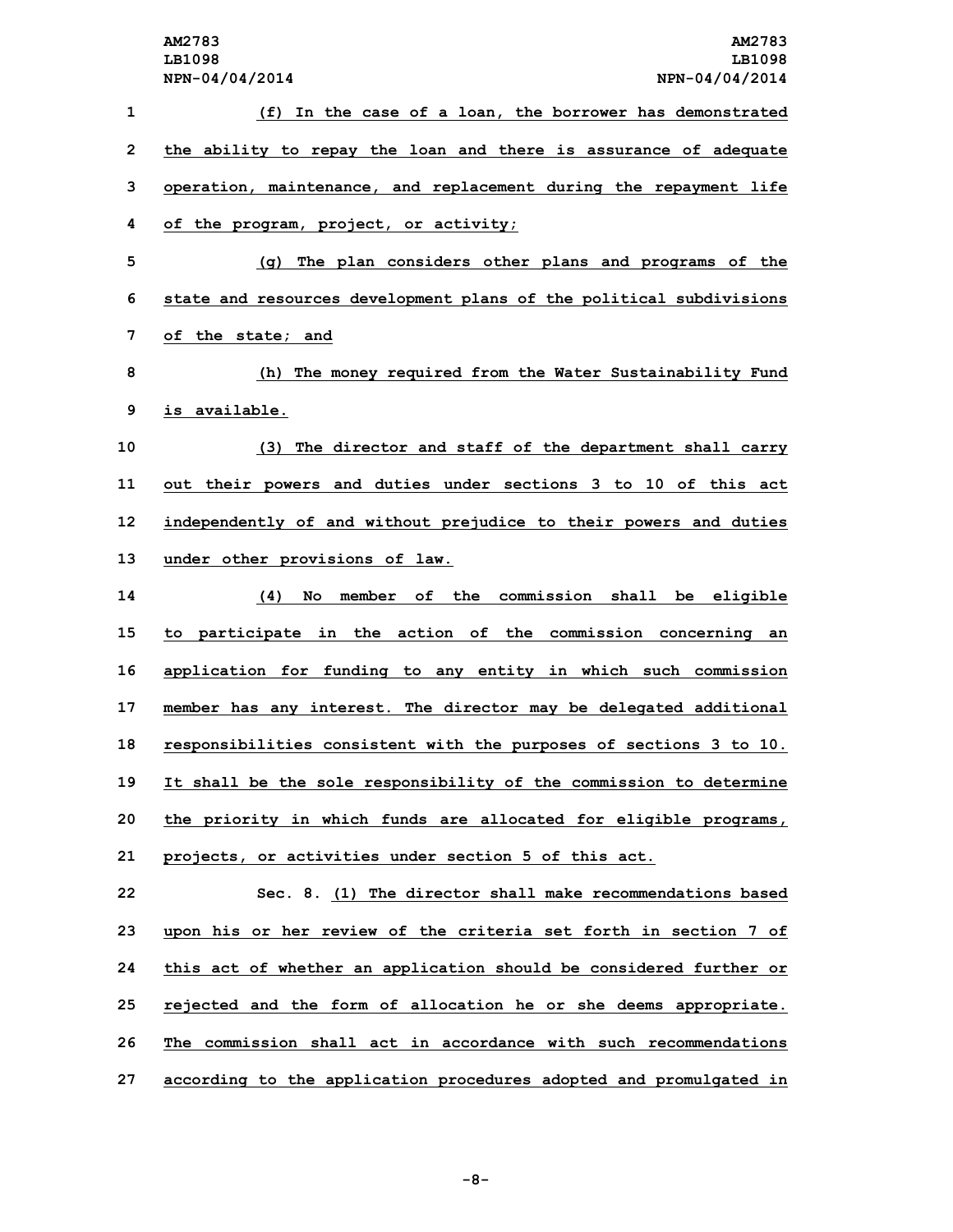**1 rules and regulations.**

| $\overline{2}$ | (2)<br>If, after review of the recommendation by the               |
|----------------|--------------------------------------------------------------------|
| 3              | director, the commission determines that an application for a      |
| 4              | grant, loan, acquisition of an interest, or combination thereof    |
| 5              | pursuant to sections 3 to 10 of this act is satisfactory and       |
| 6              | qualified to be approved, before the final approval of such        |
| 7              | application may be given and the funds allocated, the department   |
| 8              | shall enter into an agreement in the name of the state with the    |
| 9              | applicant agency or organization and with any other organizations  |
| 10             | it deems to be involved in the program, project, or activity to    |
| 11             | which funds shall be applied. The department shall also enter into |
| 12             | such agreements as are appropriate before allocation of any funds  |
| 13             | for the acquisition of interest in any qualified program, project, |
| 14             | or activity when such acquisition is initiated by the department   |
| 15             | itself pursuant to section 9 of this act. All agreements entered   |
| 16             | into pursuant to this section shall include, but not be limited    |
| 17             | to, a specification of the amount of funds involved, whether the   |
| 18             | funds are considered as a grant, loan, or for the acquisition of   |
| 19             | an interest in the name of the state, and, if a combination of     |
| 20             | these is involved, the amount of funds allocated to each category, |
| 21             | the specific purpose for which the allocation is made, the terms   |
| 22             | of administration of the allocated funds, and any penalties to be  |
| 23             | imposed upon the applicant organization should it fail to apply or |
| 24             | repay the funds in accordance with the agreement.                  |
| 25             | (3)<br>If the allocation to be approved is a loan, the             |

**26 department and the applicant or applicants shall include in the 27 agreement provisions for repayment to the Water Sustainability Fund**

**-9-**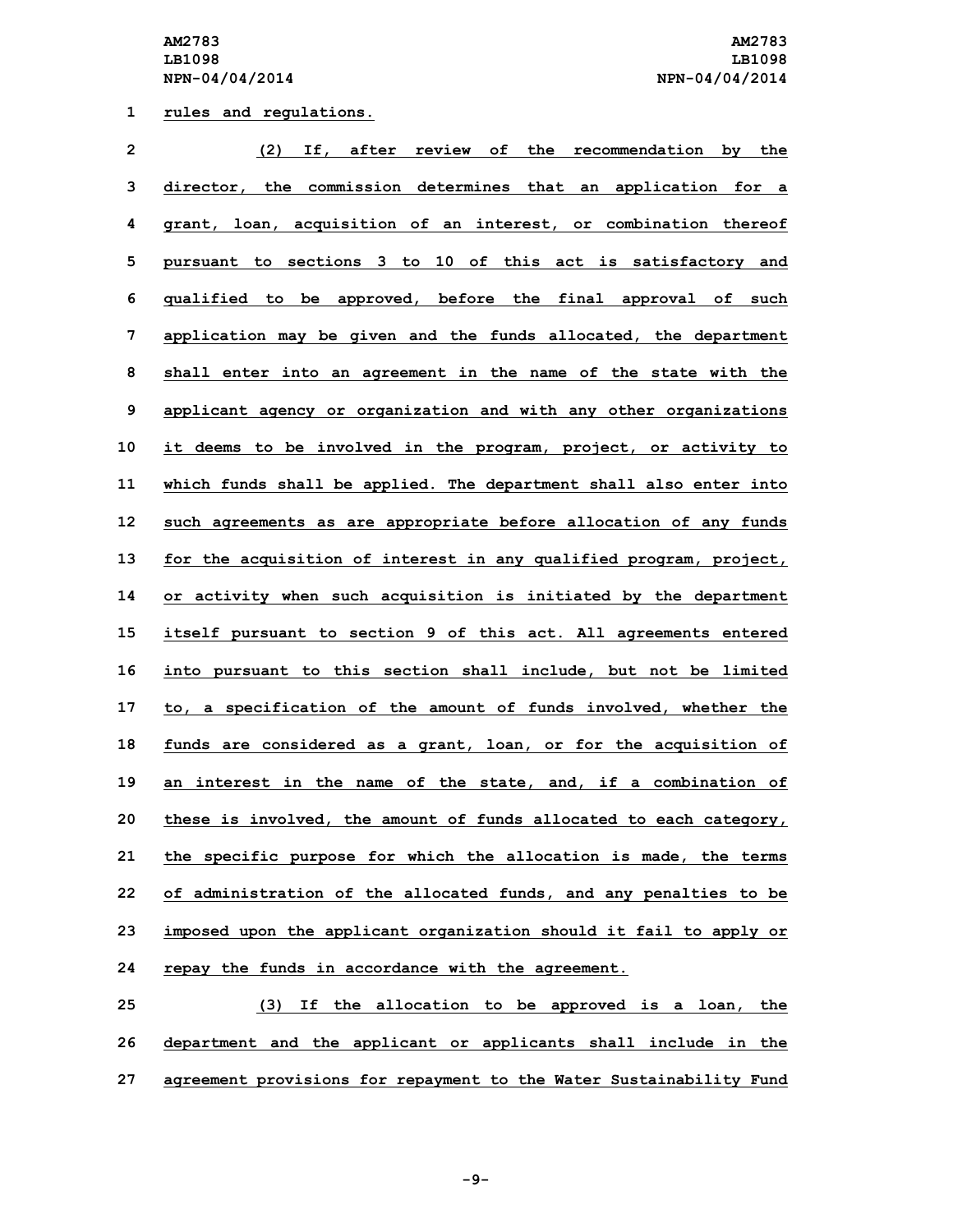**of money loaned together with any interest at reasonable rates as established by the commission. The agreement shall further provide that repayment of the loan together with any interest thereon shall commence no later than one full year after construction of the project or implementation of the program or activity is completed and that repayment shall be completed within the time period specified by the commission. The repayment period shall not exceed fifty years, except that the commission may extend the time for making repayment in the event of extreme emergency or hardship. Such agreement shall also provide for such assurances of and security for repayment of the loan as shall be considered necessary by the department.**

 **(4) With the express approval of the commission, an applicant may convey its interest in <sup>a</sup> program, project, or activity to <sup>a</sup> successor. The department shall contract with the qualified successor in interest of the original obligor for repayment of the loan together with any interest thereon and for succession to its rights and obligations in any contract with the department.**

 **(5) The state shall have <sup>a</sup> lien upon <sup>a</sup> program, project, or activity constructed, improved, or renovated with money from the Water Sustainability Fund for the amount of the loan together with any interest thereon. This lien shall attach to all program, project, or activity facilities, equipment, easements, real property, and property of any kind or nature in which the loan recipient has an interest and which is associated with the program, project, or activity. The department shall file <sup>a</sup> statement of the**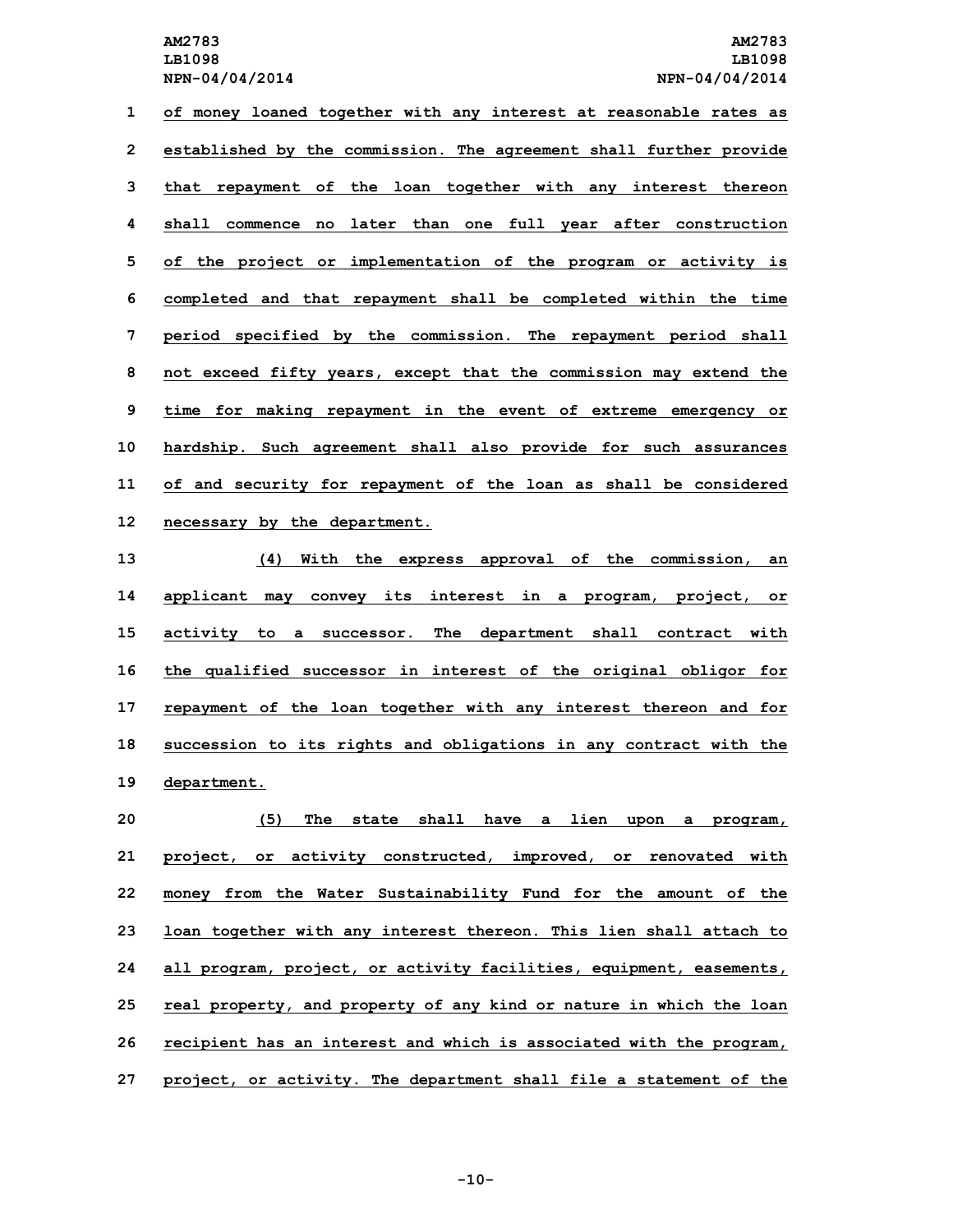**lien, its amount, terms, and <sup>a</sup> description of the program, project, or activity with the county register of deeds of each county in which the program, project, or activity or any part thereof is located. The county register of deeds shall record the lien and it shall be indexed as other liens are required by law to be indexed. The lien shall be valid until paid in full or otherwise discharged. The lien shall be foreclosed in accordance with applicable state law governing foreclosure of mortgages and liens. Any lien provided for by this section may be subordinate to that which secures federal assistance or other secured assistance received on the same program, project, or activity. Sec. 9. In order to develop Nebraska's water resources, the department, using the process provided for in subsection (4) of**

 **section 6 of this act, and with the approval of the commission, may acquire interests in water and related land resources projects in the name of the state utilizing the Water Sustainability Fund. Such use of the fund shall be made when the public benefits obtained from the projects or <sup>a</sup> part thereof are statewide in nature and when associated costs are determined to be more appropriately financed by other than <sup>a</sup> local organization. Such use of the fund may be made upon the determination by the department and the commission that such acquisition is appropriate under sections 3 to 10 of this act. The department, with the approval of the commission, may also acquire interests in water resource projects in the name of the state to meet future demands for usable water. Such water resource projects may include, but not be limited to, the construction of dams and reservoirs to provide surplus water**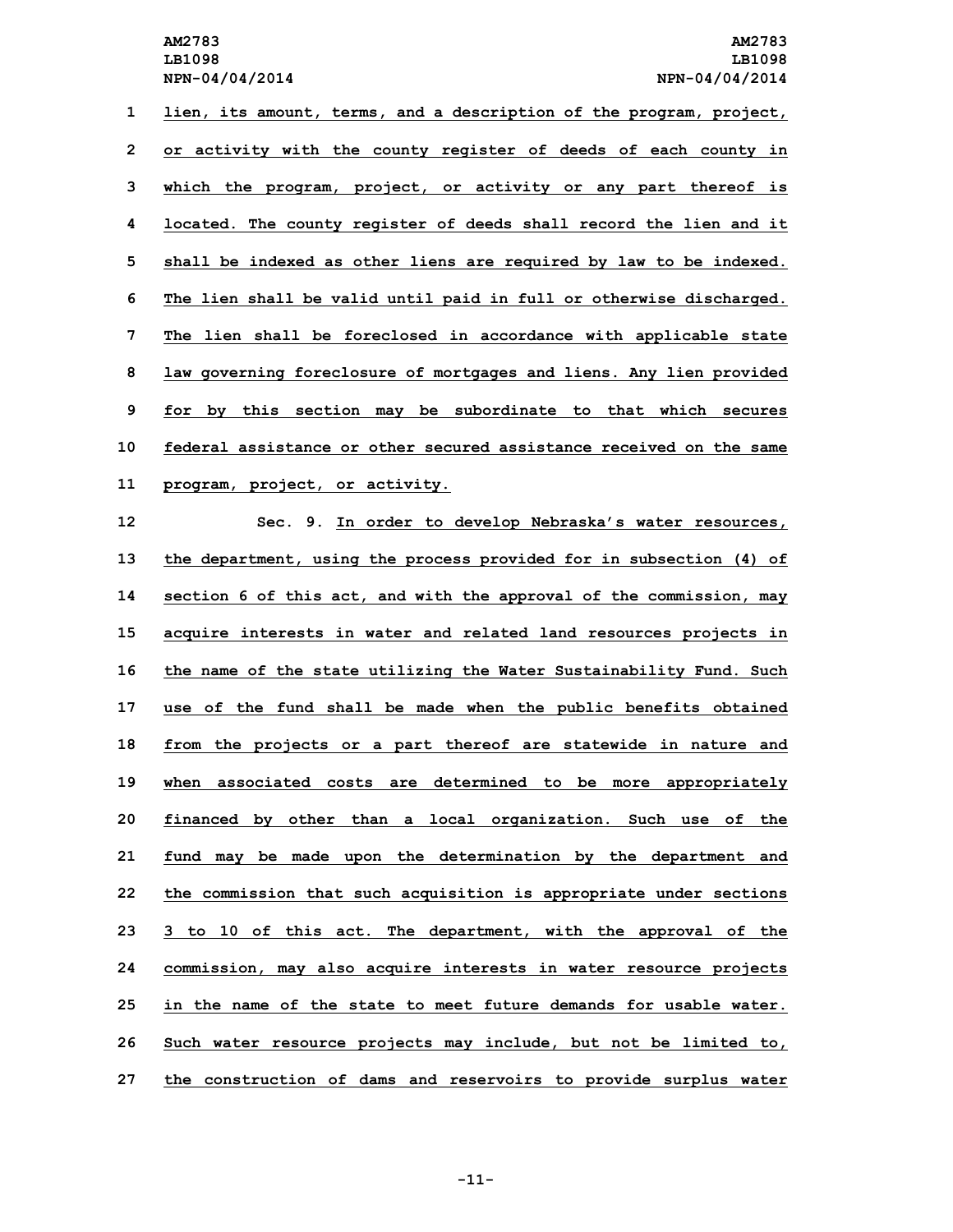**storage capacity for municipal and industrial water demands and for other projects to assure an adequate quantity of usable water. In furtherance of these goals the department may contract with the federal government or any of its agencies or departments for the inclusion of additional water supply storage space behind existing or proposed structures.**

 **Sec. 10. The Appropriations Committee of the Legislature shall, beginning with the FY2019-21 biennial budget review process, conduct <sup>a</sup> biennial analysis of the financial status of the Water Sustainability Fund, including <sup>a</sup> review of the committed and uncommitted balance of the fund and the financial impact of pending programs, projects, or activities. The committee shall base its recommendation for transfers to the Water Sustainability Fund upon information provided in the review process.**

**15 Sec. 11. Section 46-701, Reissue Revised Statutes of 16 Nebraska, is amended to read:**

**17 46-701 Sections 46-701 to 46-754 and section 13 of this 18 act shall be known and may be cited as the Nebraska Ground Water 19 Management and Protection Act.**

**20 Sec. 12. Section 46-715, Reissue Revised Statutes of 21 Nebraska, is amended to read:**

 **46-715 (1)(a) Whenever the Department of Natural Resources has designated <sup>a</sup> river basin, subbasin, or reach as overappropriated or has made <sup>a</sup> final determination that <sup>a</sup> river basin, subbasin, or reach is fully appropriated, the natural resources districts encompassing such river basin, subbasin, or reach and the department shall jointly develop an integrated**

**-12-**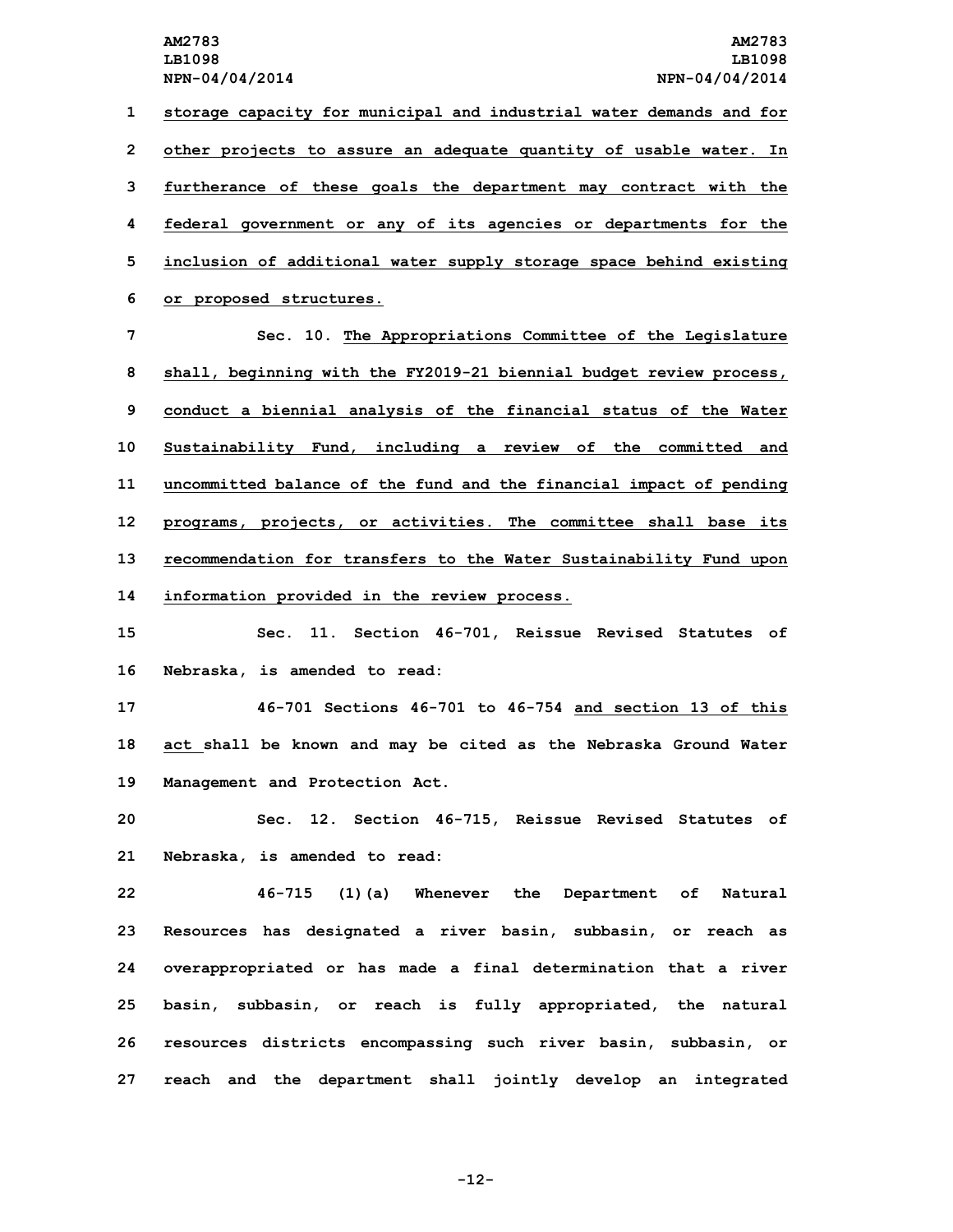**management plan for such river basin, subbasin, or reach. The plan shall be completed, adopted, and take effect within three years after such designation or final determination unless the department and the natural resources districts jointly agree to an extension of not more than two additional years.**

 **(b) <sup>A</sup> natural resources district encompassing <sup>a</sup> river basin, subbasin, or reach that has not been designated as overappropriated or has not been finally determined to be fully appropriated may, jointly with the department, develop an integrated management plan for such river basin, subbasin, or reach located within the district. The district shall notify the department of its intention to develop an integrated management plan which shall be developed and adopted according to sections 46-715 to 46-717 and subsections (1) and (2) of section 46-718. The objective of an integrated management plan under this subdivision is to manage such river basin, subbasin, or reach to achieve and sustain <sup>a</sup> balance between water uses and water supplies for the long term. If <sup>a</sup> district develops an integrated management plan under this subdivision and the department subsequently determines the affected river basin, subbasin, or reach to be fully appropriated, the department and the affected natural resources district may amend the integrated management plan.**

 **(2) In developing an integrated management plan, the effects of existing and potential new water uses on existing surface water appropriators and ground water users shall be considered. An integrated management plan shall include the following: (a) Clear goals and objectives with <sup>a</sup> purpose of**

**-13-**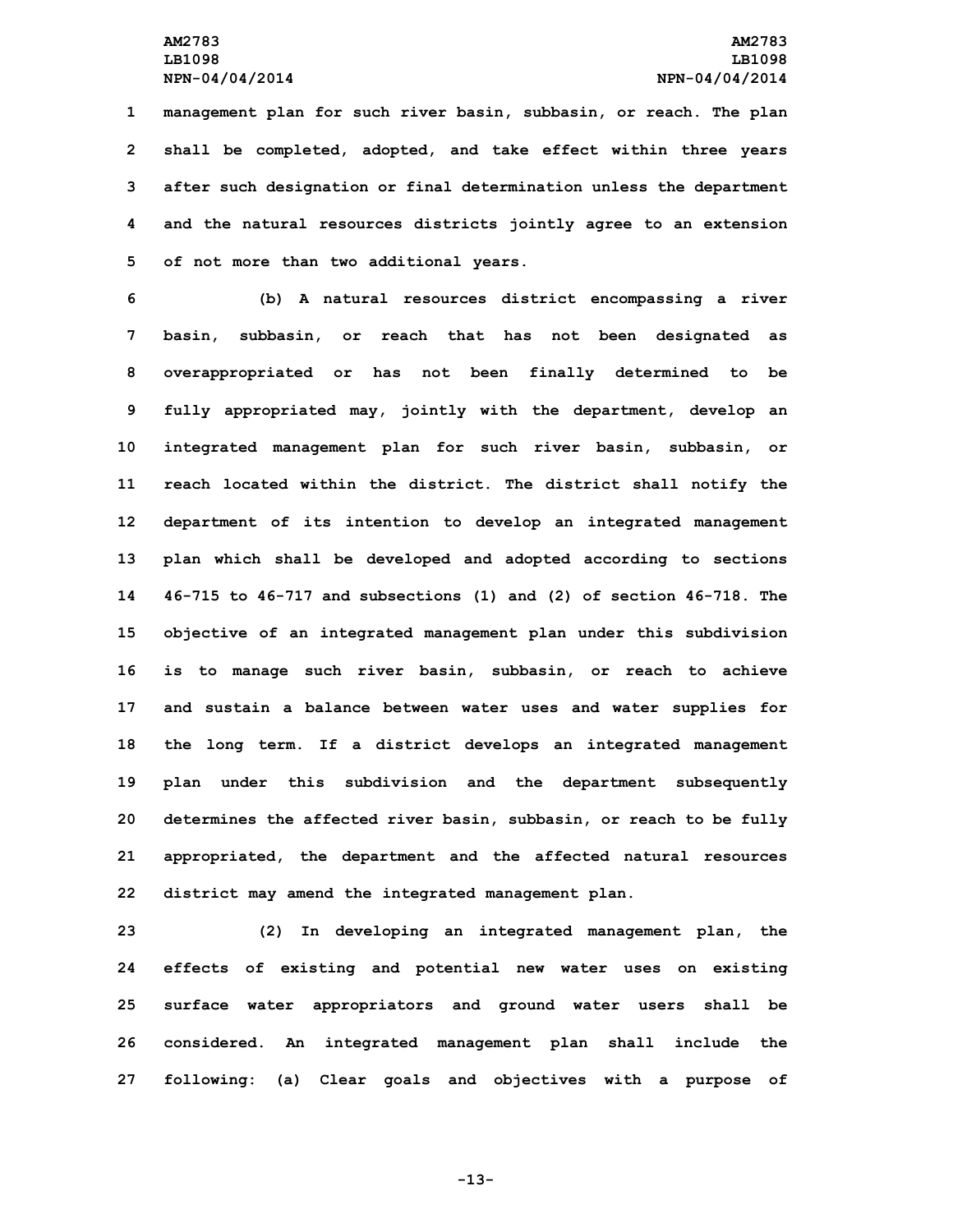**sustaining <sup>a</sup> balance between water uses and water supplies so that the economic viability, social and environmental health, safety, and welfare of the river basin, subbasin, or reach can be achieved and maintained for both the near term and the long term; (b) <sup>a</sup> map clearly delineating the geographic area subject to the integrated management plan; (c) one or more of the ground water controls authorized for adoption by natural resources districts pursuant to section 46-739; (d) one or more of the surface water controls authorized for adoption by the department pursuant to section 46-716; and (e) <sup>a</sup> plan to gather and evaluate data, information, and methodologies that could be used to implement sections 46-715 to 46-717, increase understanding of the surface water and hydrologically connected ground water system, and test the validity of the conclusions and information upon which the integrated management plan is based. The plan may also provide for utilization of any applicable incentive programs authorized by law. Nothing in the integrated management plan for <sup>a</sup> fully appropriated river basin, subbasin, or reach shall require <sup>a</sup> natural resources district to regulate ground water uses in place at the time of the department's preliminary determination that the river basin, subbasin, or reach is fully appropriated, unless such regulation is necessary to carry out the goals and objectives of <sup>a</sup> basin-wide plan pursuant to section 13 of this act, but <sup>a</sup> natural resources district may voluntarily adopt such regulations. The applicable natural resources district may decide to include all water users within the district boundary in an integrated management plan. (3) In order to provide <sup>a</sup> process for economic**

**-14-**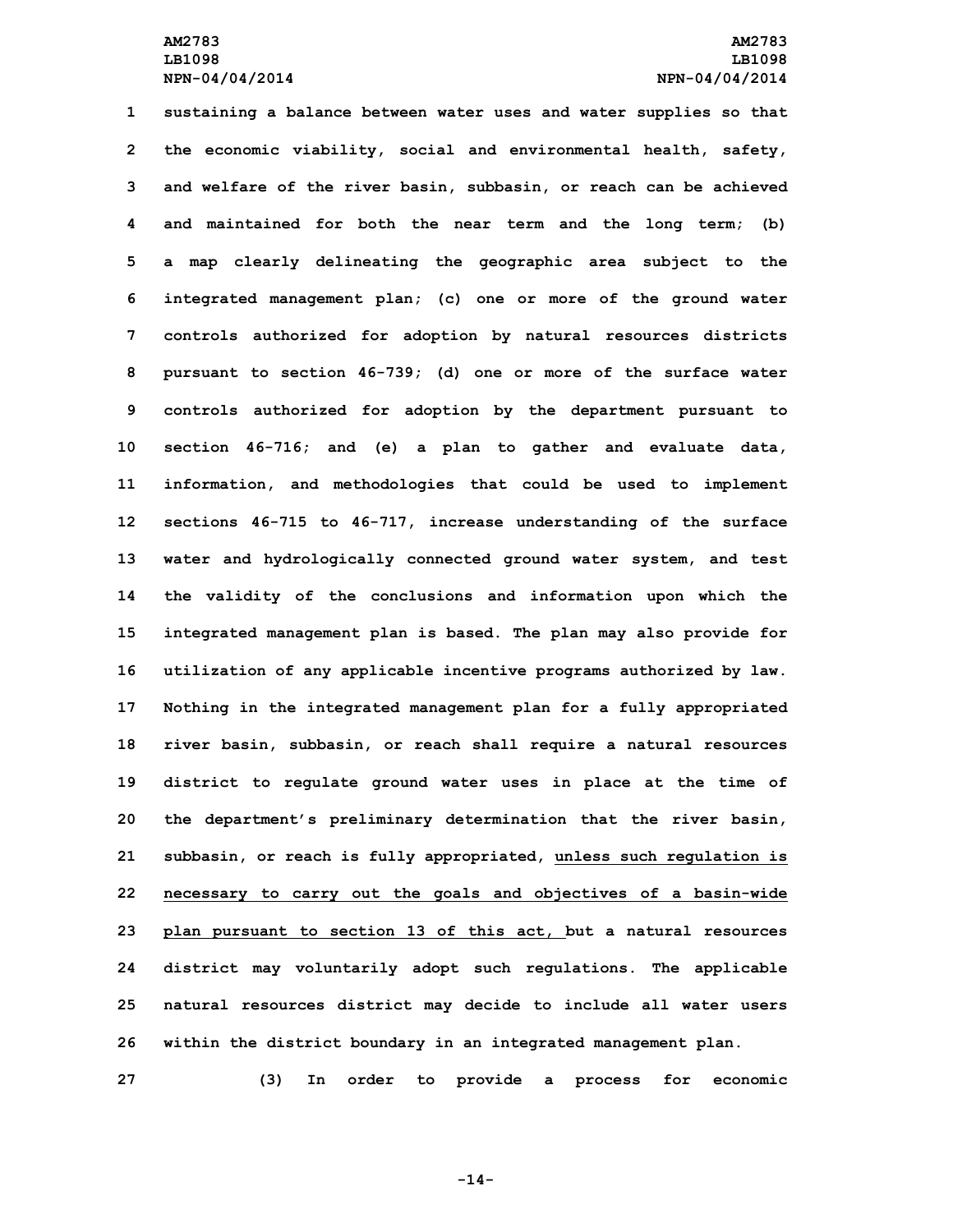**development opportunities and economic sustainability within <sup>a</sup> river basin, subbasin, or reach, the integrated management plan shall include clear and transparent procedures to track depletions and gains to streamflows resulting from new, retired, or other changes to uses within the river basin, subbasin, or reach. The procedures shall:**

**7 (a) Utilize generally accepted methodologies based on the 8 best available information, data, and science;**

 **(b) Include <sup>a</sup> generally accepted methodology to be utilized to estimate depletions and gains to streamflows, which methodology includes location, amount, and time regarding gains to streamflows as offsets to new uses;**

**13 (c) Identify means to be utilized so that new uses will 14 not have more than <sup>a</sup> de minimis effect upon existing surface water 15 users or ground water users;**

 **(d) Identify procedures the natural resources district and the department will use to report, consult, and otherwise share information on new uses, changes in uses, or other activities affecting water use in the river basin, subbasin, or reach;**

 **(e) Identify, to the extent feasible, potential water available to mitigate new uses, including, but not limited to, water rights leases, interference agreements, augmentation projects, conjunctive use management, and use retirement;**

 **(f) Develop, to the extent feasible, an outline of plans after consultation with and an opportunity to provide input from irrigation districts, public power and irrigation districts, reclamation districts, municipalities, other political**

**-15-**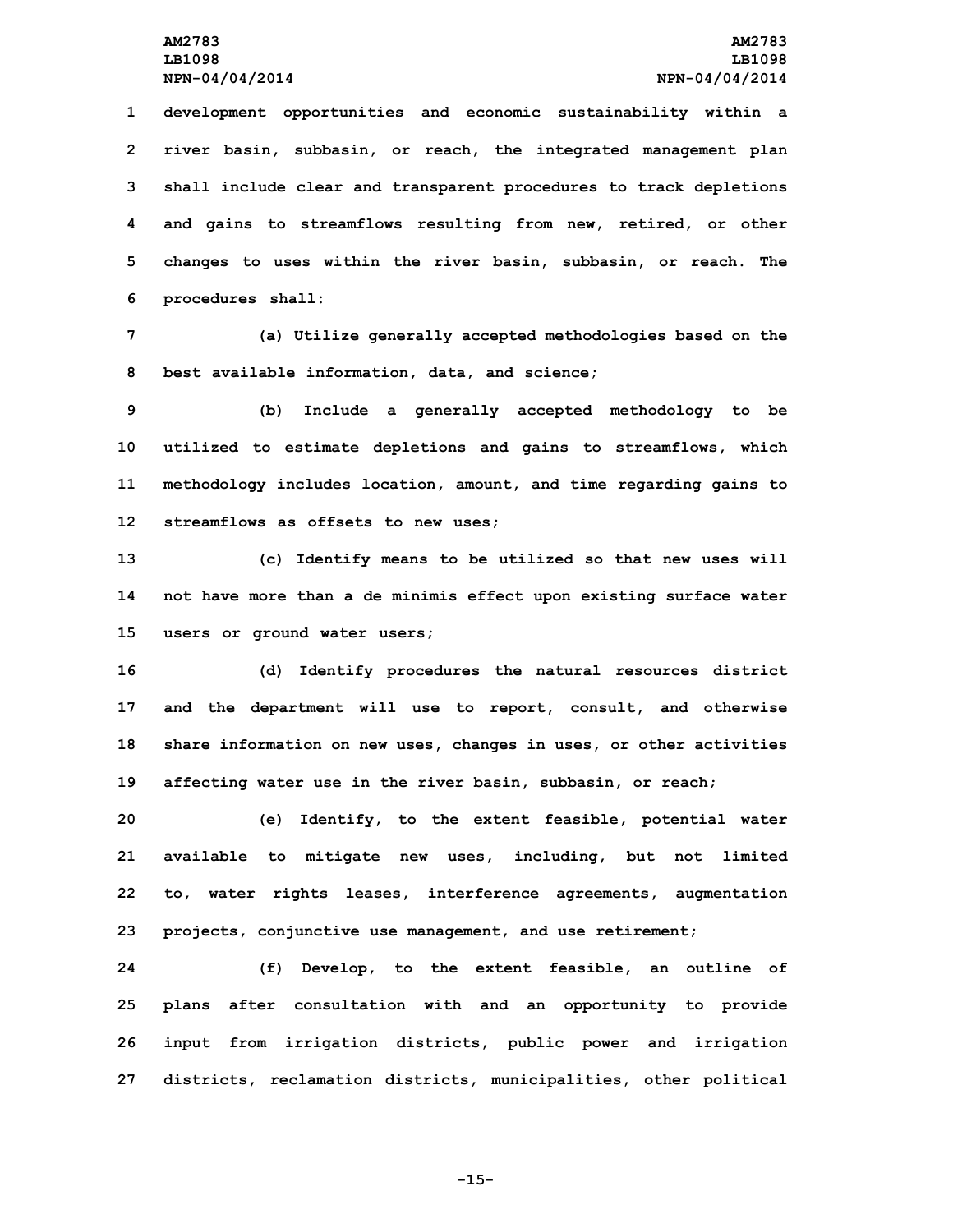**subdivisions, and other water users to make water available for offset to enhance and encourage economic development opportunities and economic sustainability in the river basin, subbasin, or reach; 4 and**

**5 (g) Clearly identify procedures that applicants for new 6 uses shall take to apply for approval of <sup>a</sup> new water use and 7 corresponding offset.**

**8 Nothing in this subsection shall require revision or 9 amendment of an integrated management plan approved on or before 10 August 30, 2009.**

 **(4) The ground water and surface water controls proposed for adoption in the integrated management plan pursuant to subsection (1) of this section shall, when considered together and with any applicable incentive programs, (a) be consistent with the goals and objectives of the plan, (b) be sufficient to ensure that the state will remain in compliance with applicable state and federal laws and with any applicable interstate water compact or decree or other formal state contract or agreement pertaining to surface water or ground water use or supplies, and (c) protect the ground water users whose water wells are dependent on recharge from the river or stream involved and the surface water appropriators on such river or stream from streamflow depletion caused by surface water uses and ground water uses begun, in the case of <sup>a</sup> river basin, subbasin, or reach designated as overappropriated or preliminarily determined to be fully appropriated in accordance with section 46-713, after the date of such designation or preliminary determination.**

**-16-**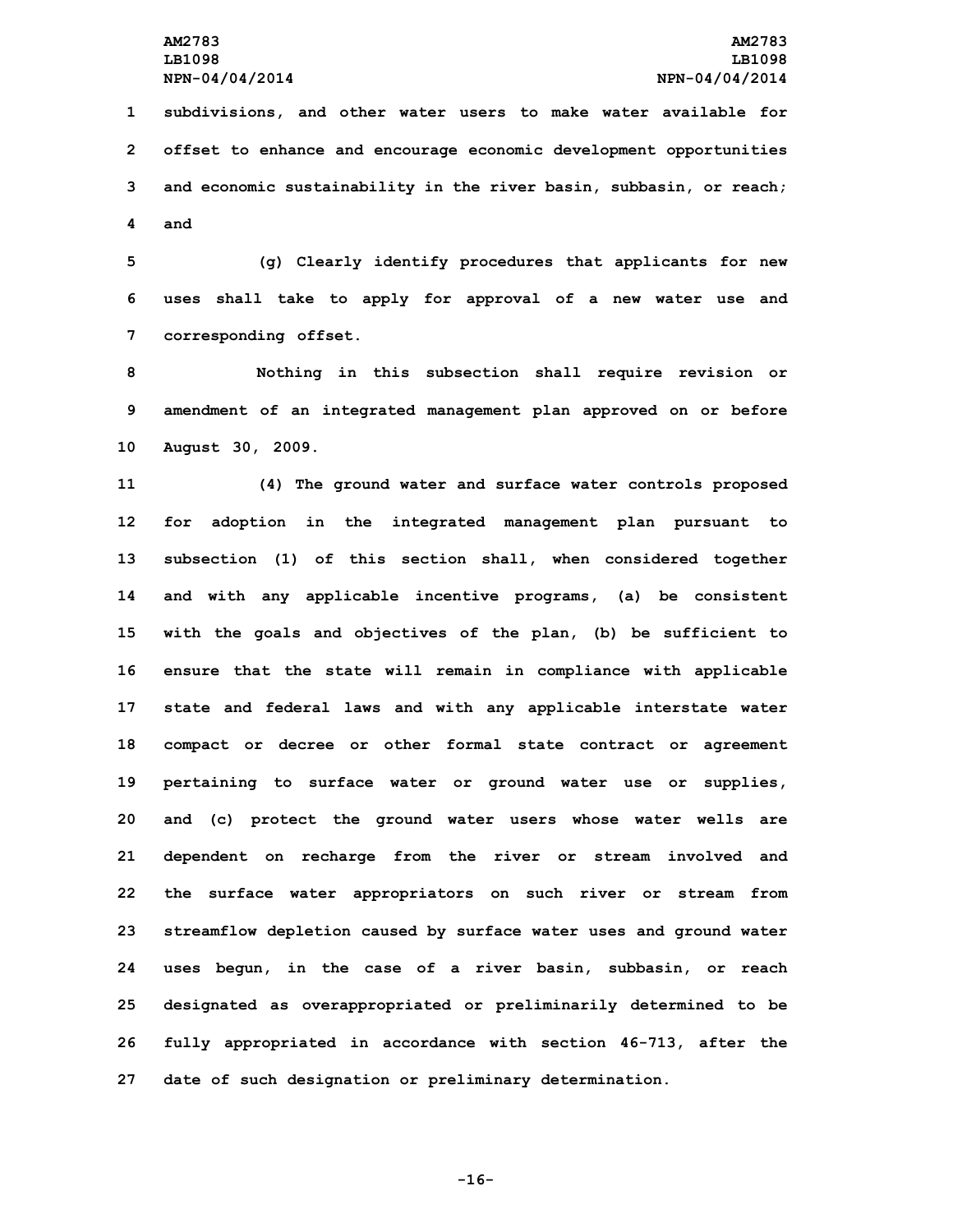**(5)(a) In any river basin, subbasin, or reach that is designated as overappropriated, when the designated area lies within two or more natural resources districts, the department and the affected natural resources districts shall jointly develop <sup>a</sup> basin-wide plan for the area designated as overappropriated. Such plan shall be developed using the consultation and collaboration process described in subdivision (b) of this subsection, shall be developed concurrently with the development of the integrated management plan required pursuant to subsections (1) through (4) of this section, and shall be designed to achieve, in the incremental manner described in subdivision (d) of this subsection, the goals and objectives described in subsection (2) of this section. The basin-wide plan shall be adopted after hearings by the department and the affected natural resources districts.**

 **(b) In any river basin, subbasin, or reach designated as overappropriated and subject to this subsection, the department and each natural resources district encompassing such river basin, subbasin, or reach shall jointly develop an integrated management plan for such river basin, subbasin, or reach pursuant to subsections (1) through (4) of this section. Each integrated management plan for <sup>a</sup> river basin, subbasin, or reach subject to this subsection shall be consistent with any basin-wide plan developed pursuant to subdivision (a) of this subsection. Such integrated management plan shall be developed after consultation and collaboration with irrigation districts, reclamation districts, public power and irrigation districts, mutual irrigation companies, canal companies, and municipalities that rely on water from**

**-17-**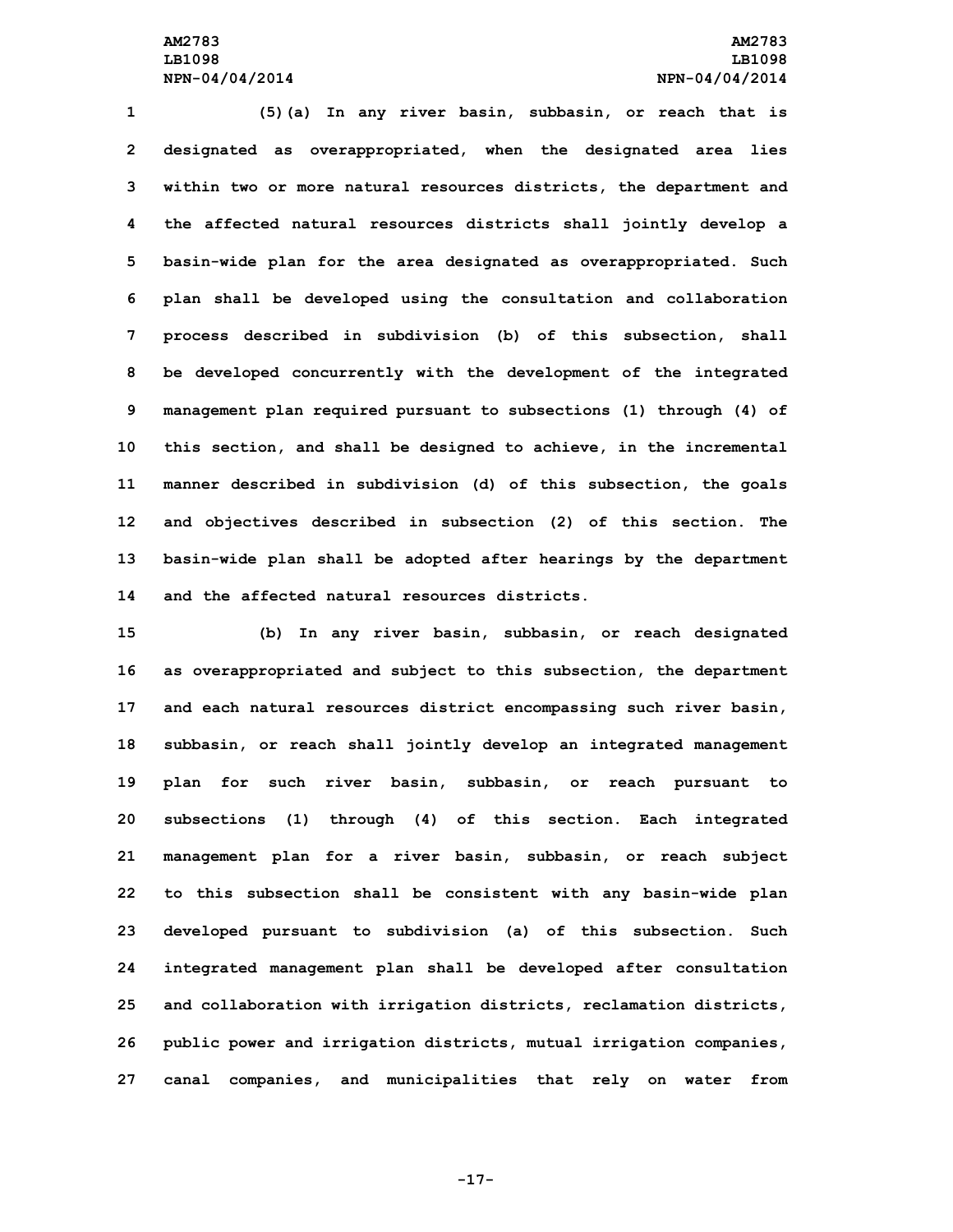**within the affected area and that, after being notified of the commencement of the plan development process, indicate in writing their desire to participate in such process. In addition, the department or the affected natural resources districts may include designated representatives of other stakeholders. If agreement is reached by all parties involved in such consultation and collaboration process, the department and each natural resources district shall adopt the agreed-upon integrated management plan. If agreement cannot be reached by all parties involved, the integrated management plan shall be developed and adopted by the department and the affected natural resources district pursuant to sections 46-715 to 46-718 or by the Interrelated Water Review Board pursuant to section 46-719.**

 **(c) Any integrated management plan developed under this subsection shall identify the overall difference between the current and fully appropriated levels of development. Such determination shall take into account cyclical supply, including drought, identify the portion of the overall difference between the current and fully appropriated levels of development that is due to conservation measures, and identify the portions of the overall difference between the current and fully appropriated levels of development that are due to water use initiated prior to July 1, 1997, and to water use initiated on or after such date.**

 **(d) Any integrated management plan developed under this subsection shall adopt an incremental approach to achieve the goals and objectives identified under subdivision (2)(a) of this section using the following steps:**

**-18-**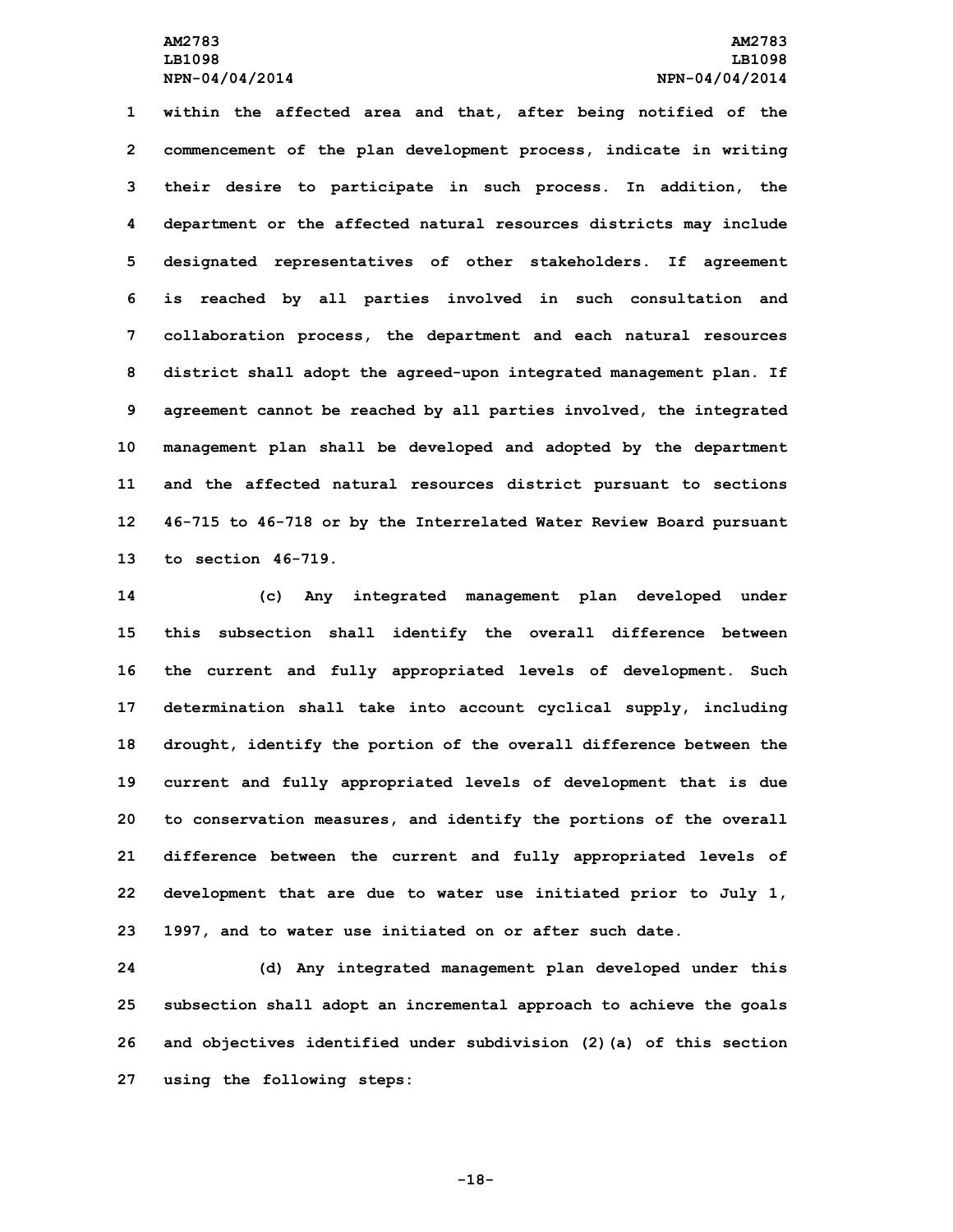## **AM2783 AM2783 LB1098 LB1098 NPN-04/04/2014 NPN-04/04/2014**

 **(i) The first incremental goals shall be to address the impact of streamflow depletions to (A) surface water appropriations and (B) water wells constructed in aquifers dependent upon recharge from streamflow, to the extent those depletions are due to water use initiated after July 1, 1997, and, unless an interstate cooperative agreement for such river basin, subbasin, or reach is no longer in effect, to prevent streamflow depletions that would cause noncompliance by Nebraska with such interstate cooperative agreement. During the first increment, the department and the affected natural resources districts shall also pursue voluntary efforts, subject to the availability of funds, to offset any increase in streamflow depletive effects that occur after July 1, 1997, but are caused by ground water uses initiated prior to such date. The department and the affected natural resources districts may also use other appropriate and authorized measures for such 16 purpose;**

 **(ii) The department and the affected natural resources districts may amend an integrated management plan subject to this subsection (5) as necessary based on an annual review of the progress being made toward achieving the goals for that increment; (iii) During the ten years following adoption of an integrated management plan developed under this subsection (5) or during the ten years after the adoption of any subsequent increment of the integrated management plan pursuant to subdivision (d)(iv) of this subsection, the department and the affected natural resources district shall conduct <sup>a</sup> technical analysis of the actions taken in such increment to determine the progress towards**

**-19-**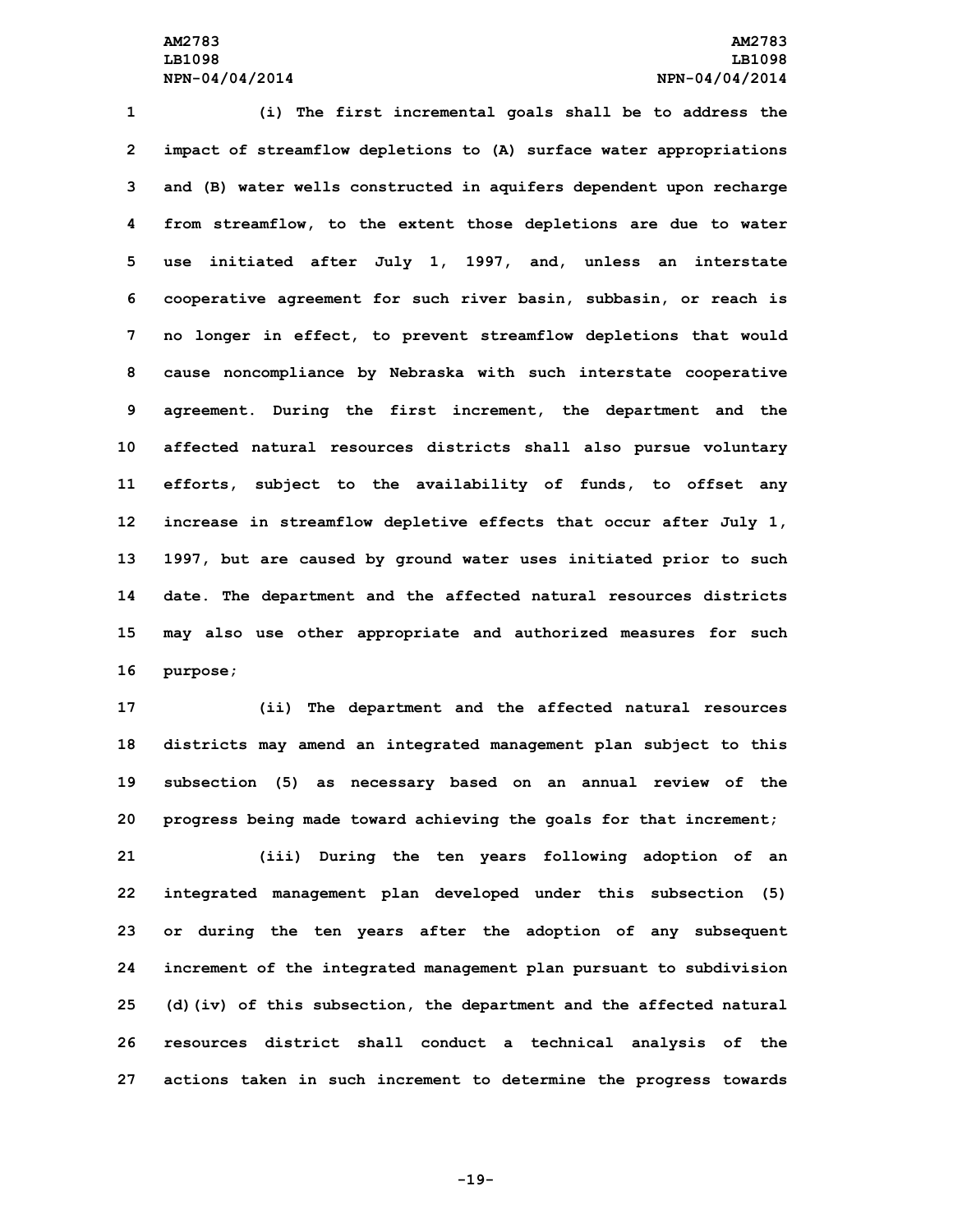# **AM2783 AM2783 LB1098 LB1098 NPN-04/04/2014 NPN-04/04/2014**

 **meeting the goals and objectives adopted pursuant to subsection (2) of this section. The analysis shall include an examination of (A) available supplies and changes in long-term availability, (B) the effects of conservation practices and natural causes, including, but not limited to, drought, and (C) the effects of the plan on reducing the overall difference between the current and fully appropriated levels of development identified in subdivision (5)(c) of this section. The analysis shall determine whether <sup>a</sup> subsequent increment is necessary in the integrated management plan to meet the goals and objectives adopted pursuant to subsection (2) of this section and reduce the overall difference between the current and fully appropriated levels of development identified in subdivision (5)(c) of this section;**

 **(iv) Based on the determination made in subdivision (d)(iii) of this subsection, the department and the affected natural resources districts, utilizing the consultative and collaborative process described in subdivision (b) of this subsection, shall if necessary identify goals for <sup>a</sup> subsequent increment of the integrated management plan. Subsequent increments shall be completed, adopted, and take effect not more than ten years after adoption of the previous increment; and**

 **(v) If necessary, the steps described in subdivisions (d)(ii) through (iv) of this subsection shall be repeated until the department and the affected natural resources districts agree that the goals and objectives identified pursuant to subsection (2) of this section have been met and the overall difference between the current and fully appropriated levels of development**

**-20-**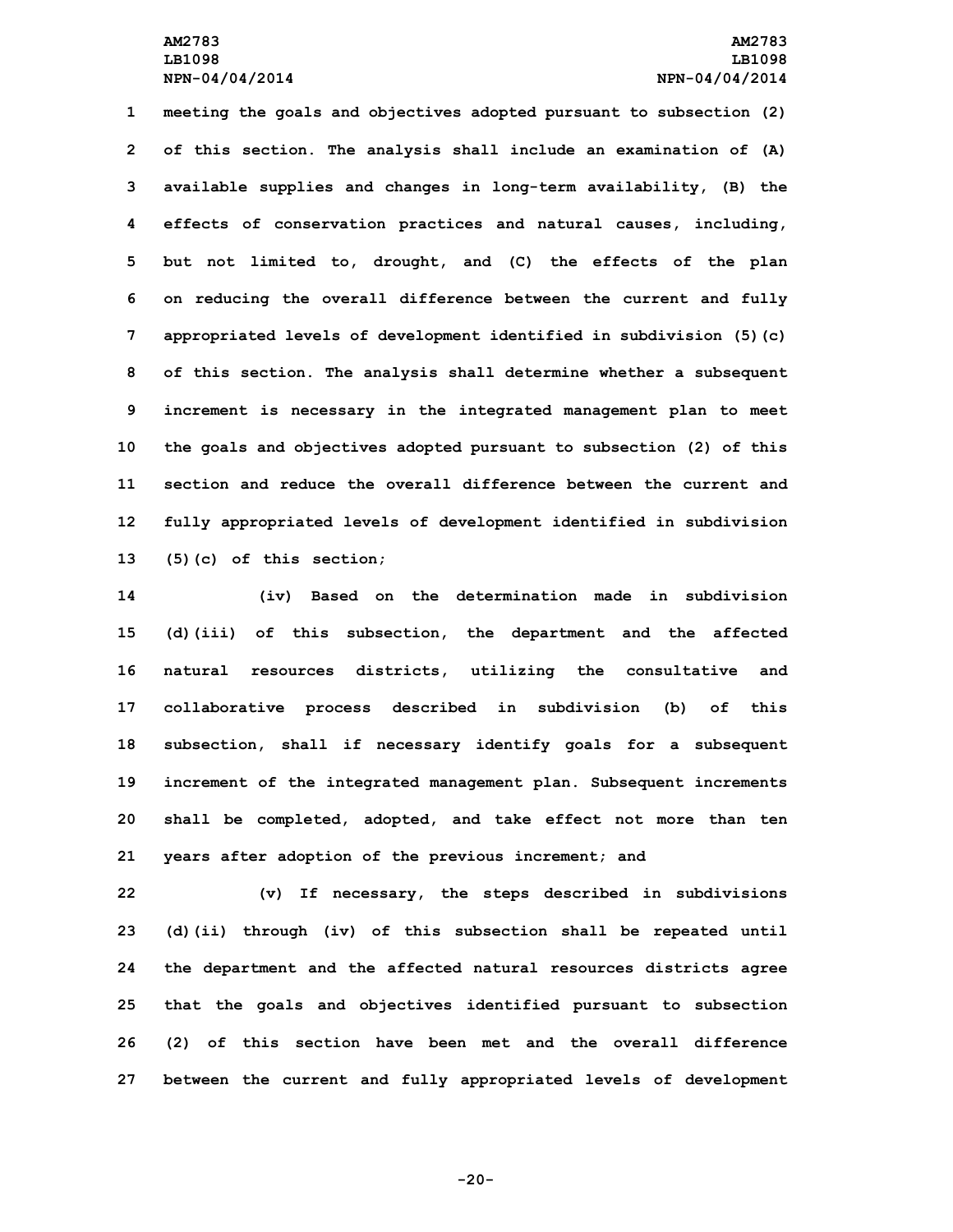**1 identified in subdivision (5)(c) of this section has been addressed 2 so that the river basin, subbasin, or reach has returned to <sup>a</sup> fully 3 appropriated condition.**

 **(6) In any river basin, subbasin, or reach that is designated as fully appropriated or overappropriated and whenever necessary to ensure that the state is in compliance with an interstate compact or decree or <sup>a</sup> formal state contract or agreement, the department, in consultation with the affected districts, shall forecast on an annual basis the maximum amount of water that may be available from streamflow for beneficial use in the short term and long term in order to comply with the requirement of subdivision (4)(b) of this section. This forecast shall be made by January 1, 2008, and each January 1 thereafter.**

**14 Sec. 13. This section shall apply notwithstanding any 15 other provision of the Nebraska Ground Water Management and 16 Protection Act.**

 **(1) If <sup>a</sup> river basin as described in subdivision (2)(a) of section 2-1504 includes three or more natural resources districts that, pursuant to subdivision (1)(a) of section 46-715, have been or are required to develop an integrated management plan for all or substantially all (eighty-five percent) of the district, such natural resources districts shall, jointly with the department and the natural resources districts within the same basin, develop and adopt <sup>a</sup> basin-wide plan for the areas of <sup>a</sup> basin, subbasin, or reach determined by the department to have hydrologically connected water supplies, except that any natural resources district that has developed and implemented <sup>a</sup> basin-wide plan pursuant to subsection**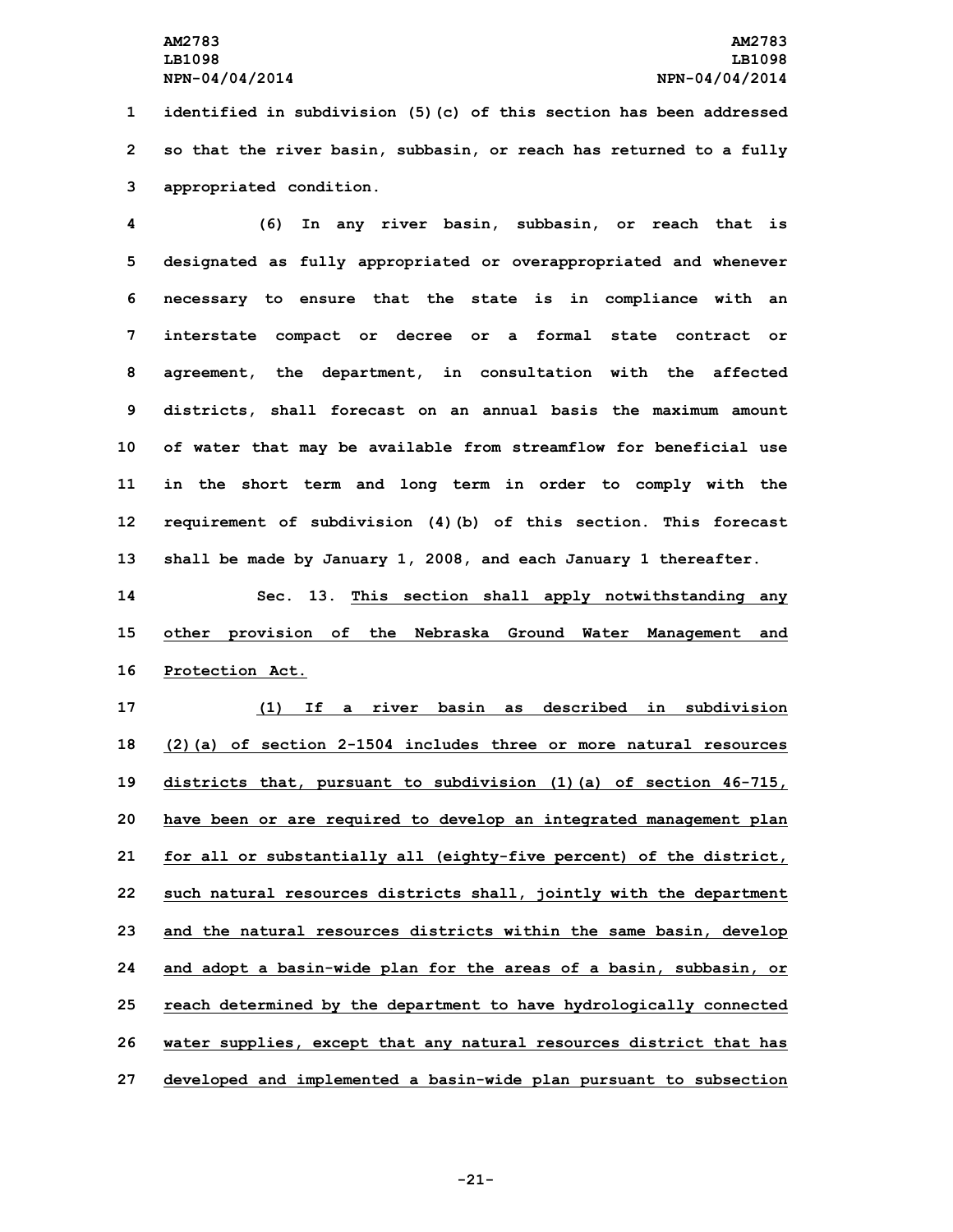**(5) of section 46-715 shall not be affected by this section. If deemed appropriate by the department and the affected natural resources districts, the basin-wide plan may combine two or more river basins.**

 **(2) An integrated management plan developed under subdivision (1)(a) or (b) of section 46-715 shall ensure such integrated management plan is consistent with any basin-wide plan developed pursuant to this section. However, an integrated management plan may implement additional incentive programs or controls pursuant to section 46-739, if the programs and controls are consistent with the basin-wide plan.**

 **(3) <sup>A</sup> basin-wide plan shall be completed, adopted, and take effect within three years after the effective date of this act, unless the department and the natural resources districts jointly agree to an extension of not more than an additional two 16 years.**

 **(4) <sup>A</sup> basin-wide plan shall (a) have clear goals and objectives with <sup>a</sup> purpose of sustaining <sup>a</sup> balance between water uses and water supplies so that the economic viability, social and environmental health, safety, and welfare of the river basin, subbasin, or reach can be achieved and maintained for both the near term and the long term, (b) ensure that compliance with any interstate compact or decree, or other formal state contract or agreement or applicable state or federal law is maintained, and (c) set forth <sup>a</sup> timeline to meet the goals and objectives as required under this subsection, but in no case shall <sup>a</sup> timeline exceed thirty years after the effective date of this act.**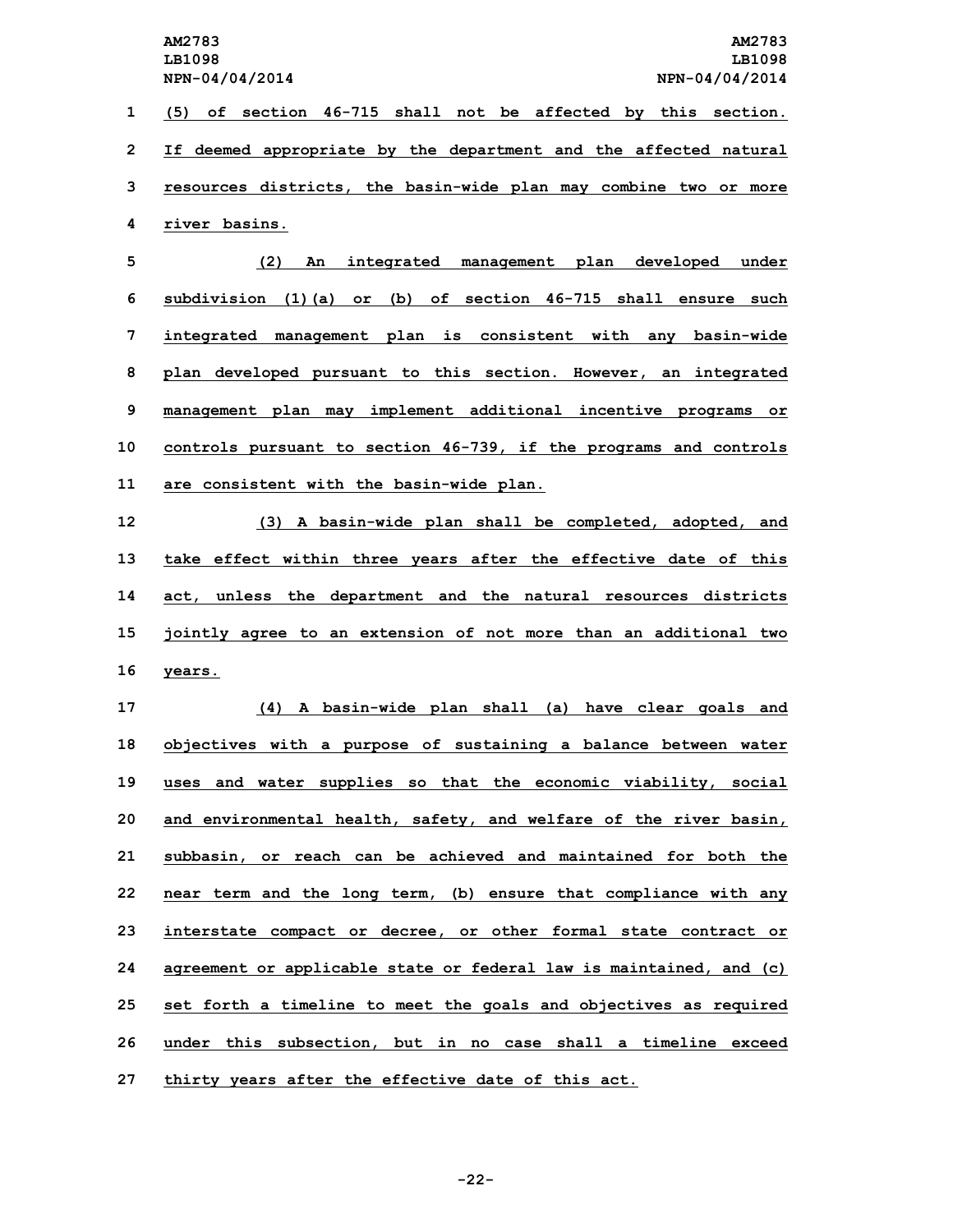**(5)(a) <sup>A</sup> basin-wide plan developed under this section shall utilize the best generally-accepted methodologies and available information, data, and science to evaluate the effect of existing uses of hydrologically connected water on existing surface water and ground water users. The plan shall include <sup>a</sup> process to gather and evaluate data, information, and methodologies to increase understanding of the surface water and hydrologically connected ground water system within the basin, subbasin, or reach and test the validity of the conclusions, information, and assumptions upon which the plan is based. (b) <sup>A</sup> basin-wide plan developed under this section shall include <sup>a</sup> schedule indicating the end date by which the stated goals and objectives are to be achieved and the management actions to be taken to achieve the goals and objectives. To ensure that reasonable progress is being made toward achieving the final goals and objectives of the plan, the schedule shall also include measurable hydrologic objectives and intermediate dates by which the objectives are expected to be met and monitoring plans to measure the extent to which the objectives are being achieved. Such intermediate objectives shall be established in <sup>a</sup> manner that, if achieved on schedule, will provide <sup>a</sup> reasonable expectation that the goals of the plan will be achieved by the established end date.**

 **(c) <sup>A</sup> basin-wide plan shall be developed using <sup>a</sup> consultation and collaboration process involving representatives from irrigation districts, reclamation districts, public power and irrigation districts, mutual irrigation companies, canal companies, ground water users, range livestock owners, the Game and Parks**

**-23-**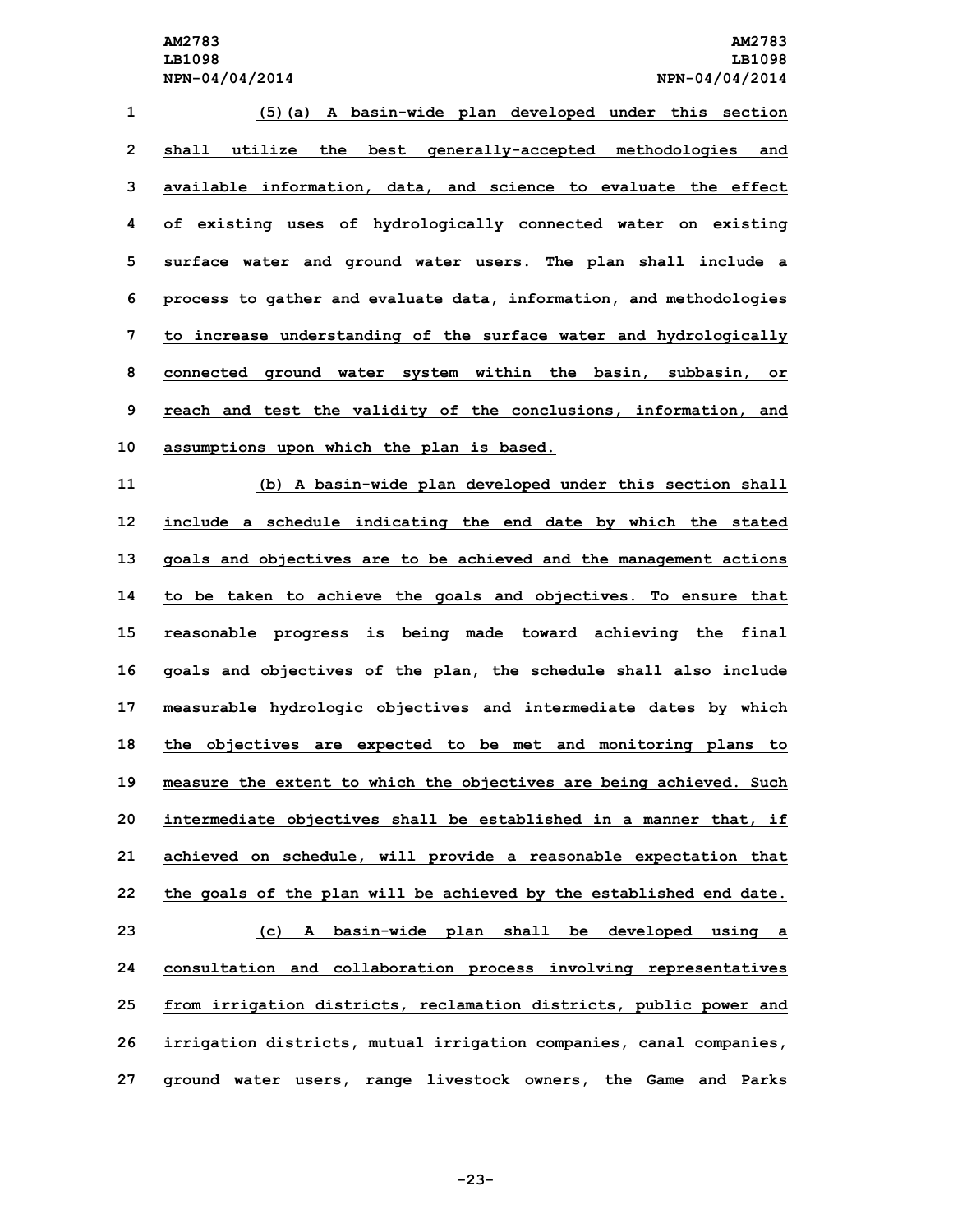**Commission, and municipalities that rely on water from within the affected area and that, after being notified of the commencement of the plan development process, indicate in writing their desire to become an official participant in such process. The department and affected natural resources districts shall involve official participants in formulating, evaluating, and recommending plans and management actions and work to reach an agreement among all official participants involved in <sup>a</sup> basin-wide plan. In addition, the department or the affected natural resources districts may include designated representatives of other stakeholders. If agreement is reached by all parties involved in such consultation and collaboration process, the department and the affected natural resources districts shall adopt the agreed-upon basin-wide plan. If agreement cannot be reached by all parties involved, the basin-wide plan shall be developed and adopted by the department and the affected natural resources districts or by the Interrelated Water Review Board pursuant to section 46-719.**

 **(d) Within five years after the adoption of the basin-wide plan, and every five years thereafter, the department and affected natural resources districts shall conduct a technical analysis of the actions taken in <sup>a</sup> river basin to determine the progress towards meeting the goals and objectives of the plan. The analysis shall include an examination of (i) available supplies, current uses, and changes in long-term water availability, (ii) the effects of conservation practices and natural causes, including, but not limited to, drought, and (iii) the effects of the plan in meeting the goal of sustaining <sup>a</sup> balance between water uses**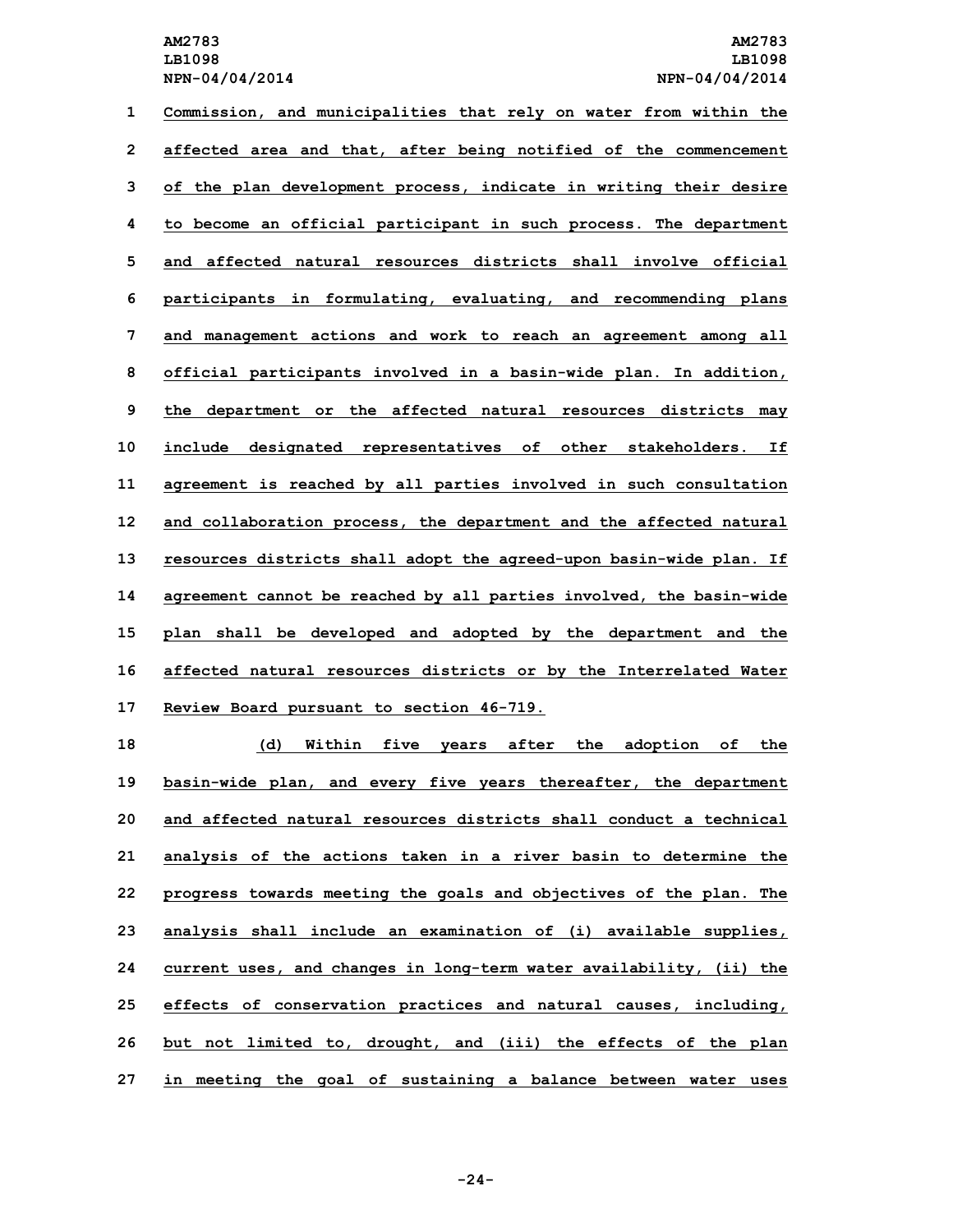**and water supplies. The analysis shall determine if changes or modifications to the basin-wide plan are needed to meet the goals and objectives pursuant to subdivision (a) of this subsection. The department and affected natural resources districts shall present the results of the analysis and any recommended modifications to the plan at <sup>a</sup> public meeting and shall provide for at least <sup>a</sup> thirty-day public comment period before holding <sup>a</sup> public hearing on the recommended modifications. The department shall submit <sup>a</sup> report to the Legislature of the results of this analysis and the progress made under the basin-wide plan. The report shall be submitted electronically. Any official participant or stakeholder may submit comments to the department and affected natural resources districts on the final basin-wide plan adopted by the department and affected natural resources districts, which shall be made <sup>a</sup> part of the report to the Legislature.**

 **(e) Before adoption of <sup>a</sup> basin-wide plan, the department and affected natural resources districts shall schedule at least one public hearing to take testimony on the proposed plan. Any such hearings shall be held in reasonable proximity to the area affected by the plan. Notice of hearings shall be published as provided in section 46-743. All interested persons may appear at any hearings and present testimony or provide other evidence relevant to the issues under consideration. Within sixty days after the final hearing, the department and affected natural resources districts shall jointly determine whether to adopt the plan.**

**26 (f) The department and the affected natural resources 27 districts may utilize, when necessary, the Interrelated Water**

**-25-**